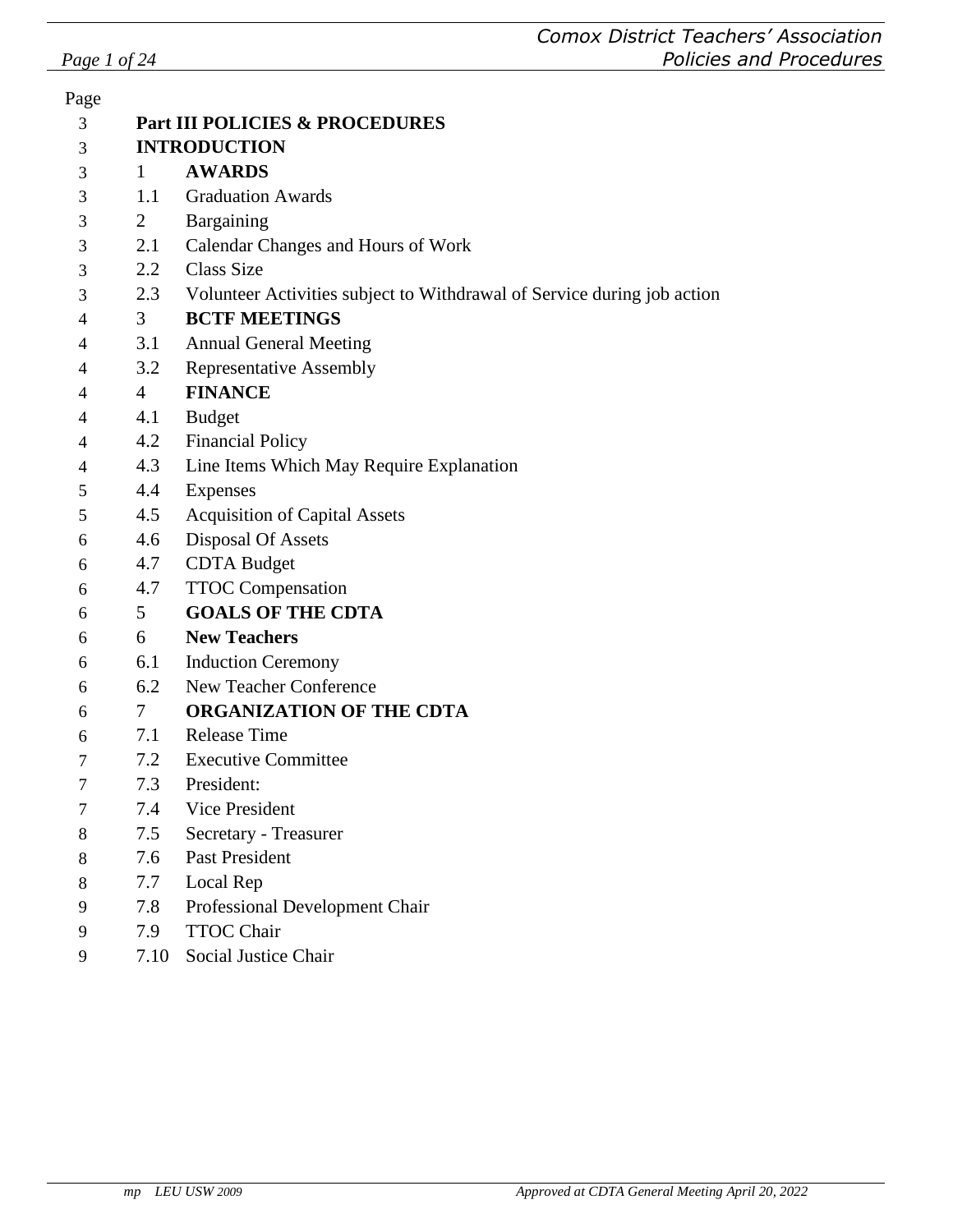| Page  |      |                                                                                         |
|-------|------|-----------------------------------------------------------------------------------------|
| 9     | 7.11 | <b>Indigenous Education Chair</b>                                                       |
| 9     | 7.12 | Health and Safety Chair                                                                 |
| 9     | 7.13 | <b>Public Education Defense Chair</b>                                                   |
| 9     | 7.14 | French Education Local Chairs (FELC)                                                    |
| 10    | 7.15 | Member-At-Large                                                                         |
| 10    | 7.16 | <b>Meetings Chair</b>                                                                   |
| 10    | 7.17 | Staff Rep - See BCTF Members' Guide                                                     |
| 10    | 7.18 | <b>Staff Committees</b>                                                                 |
| 10    | 7.19 | Professional Development Representative                                                 |
| 10    | 7.20 | Professional Development Representative Network                                         |
| 11    | 7.21 | Committees                                                                              |
| 11    | 7.22 | Rep to Other Groups                                                                     |
| 11    | 7.23 | <b>Office Staff and Procedures</b>                                                      |
|       |      | PROFESSIONAL DEVELOPMENT                                                                |
| 12    | 8    | PD Policies are covered in the Policies & Procedures of the Joint PD Committee see p.16 |
| 12    | 9    | <b>PROFESSIONAL RIGHTS &amp; STANDARDS</b>                                              |
| 12    | 10   | PUBLICATIONS OF THE CDTA                                                                |
| 12    | 10.1 | Mail                                                                                    |
| 12    | 10.2 | Newsletter                                                                              |
| 12    | 11   | <b>RETIREMENT</b>                                                                       |
| 12    | 12   | <b>DEATH OF A MEMBER</b>                                                                |
| 12    | 13   | <b>CDTA Building/Strata</b>                                                             |
| 13    | 14   | <b>STRIKES AND JOB ACTIONS</b>                                                          |
| 13    | 14.1 | <b>Job Action</b>                                                                       |
| 13    | 14.2 | Picket Line Discipline                                                                  |
| 13    | 14.3 | Third Party Picket Line - CUPE                                                          |
| 13    | 14.4 | Picket Lines in the Community                                                           |
| 13    | 15   | <b>TEACHERS TEACHING ON CALL</b>                                                        |
| 14    | 16   | <b>CDTA PROTOCOLS FOR SUPPORTING LGBTQ2S+ MEMBERS</b>                                   |
| 15    |      | Appendix I — Policies and Procedures of the Joint PD Committee                          |
| 16    |      | <b>Appendix II – CDTA Privacy Policy</b>                                                |
| 17-24 |      | <b>Protection of Personal Information</b>                                               |
|       |      |                                                                                         |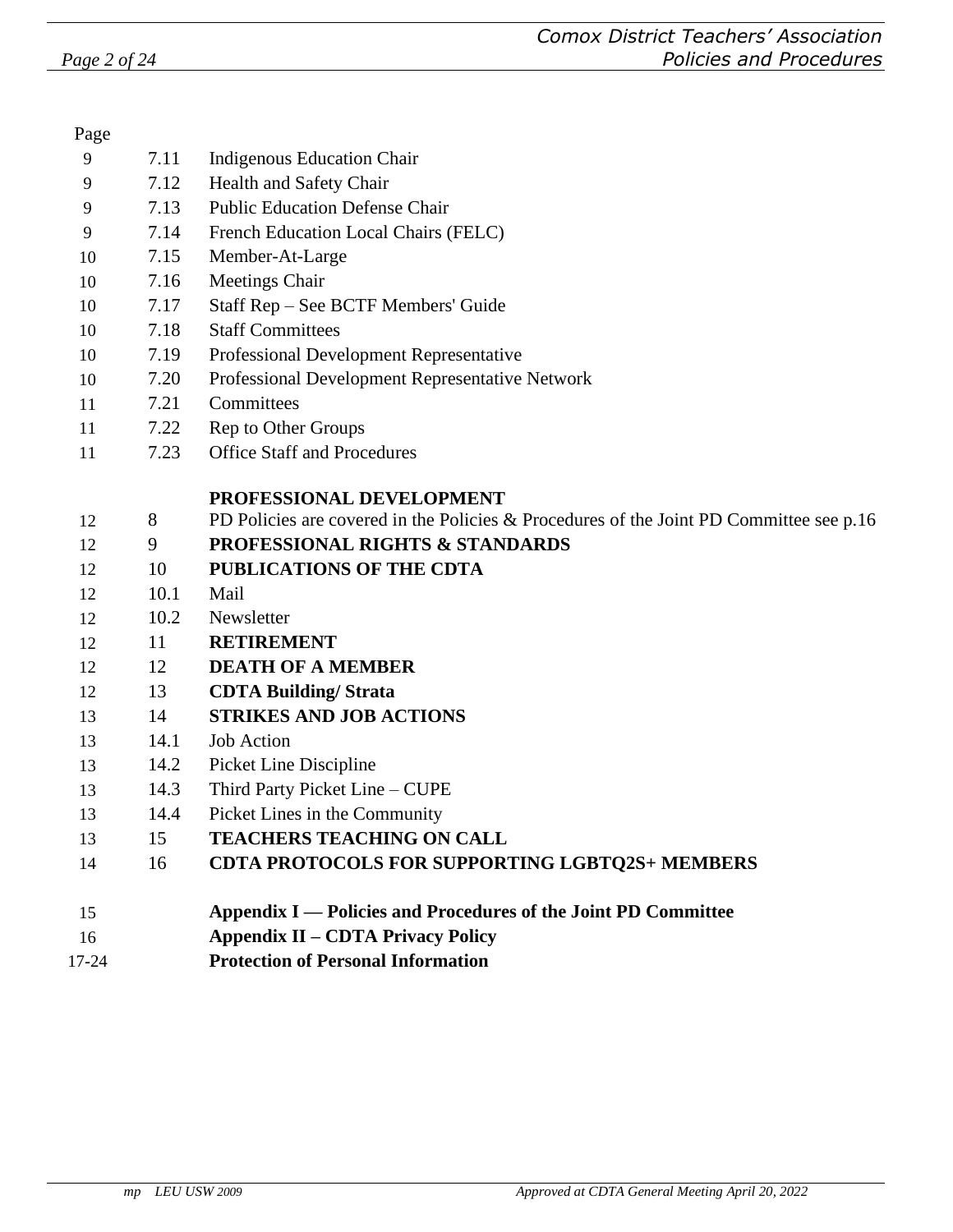# III POLICIES AND PROCEDURES

#### **INTRODUCTION**

- 1. Policy statements are statements of objectives the CDTA wants to attain or retain, and/or beliefs expressed by the CDTA on any matter. They deal with matters over which the CDTA does not have complete control (a government, university, school board or other organization is involved).
- 2. Procedure statements are statements of practice adopted or regulations established by the CDTA to handle business over which it does have complete control.
- 3. Policy and procedures may be established by standing Committees, the Executive Committee, the Rep Council and the membership at a General Meeting. Only those policies and procedures which have been ratified by the Rep Council and the membership at a General Meeting shall appear in the CDTA Policies and Procedures document.
- 4. Changes to existing policies and procedures may be made at any General Meeting. Any changes shall require a 50% plus one majority of the votes cast to be ratified. Notification of intention to change a policy and/or procedure shall be given at least two school days in advance of the meeting.
- 5. Any Policy and Procedure proposal regarding a particular Committee will first be referred to that Committee for comment.
- 6. A copy of the Policies and Procedures will be attached to the CDTA Constitution and will be available on the CDTA website.

#### **1 AWARDS**

#### **1.1 Graduation Awards**

- 1.1.1 One award of \$500 shall be offered to each of the three senior secondary schools (Vanier, Isfeld, and Highland) with a preference given to a student who intends to proceed to a Teacher Education Program.
- 1.1.2 The Awards Committee for each senior secondary school will determine who will receive the awards based on these criteria.
- 1.1.3 A Teacher Committee of Representatives from alternate Secondary schools (E.g. Navigate, Nala'atsi, Glacier View, etc.) may get together to award a \$500 bursary to one student with a preference given to a student who intends to proceed to a Teacher Education Program.

1.1.4 The remaining bursary is to be divided equally to dependents of CDTA members who apply and who intend to proceed to any post-secondary program to a maximum of \$1000 per dependent.

The Association shall provide individual cheques to each recipient.

#### **2. BARGAINING**

#### **2.1 Changes to Calendar and Hours of Work**

- 2.1.1 Association support regarding the changes to the school calendar or hours of work for a specific site shall be determined as follows:
	- 2.1.1.a approval of all CDTA members at the work site, and
	- 2.1.1.b approval of the Staff Rep Council.
	- 2.1.2 Where a proposed change applies to the whole District, approval shall be required by a General Meeting.

#### **2.2 Class Size**

2.2.1 Where consent and/or consultation is required to exceed class size provisions in legislation, the member will seek advice from the CDTA Staff Rep prior to signing any waiver.

#### **2.3 Voluntary activities subject to withdrawal of service during job action**

- 2.3.1 A voluntary activity shall be defined as an activity which involves the supervision and/or instruction of one or more students, outside of the prescribed hours of instruction or during regular school hours but is not specified in the given curriculum.
- 2.3.2 By the above definition voluntary activities will include but will not be restricted to the following activities:
	- 2.3.2.a athletic events, both practice and games;
	- 2.3.2.b Fine Arts (music, drama, dance) both rehearsal and performance;
	- 2.3.2.c overnight and/or out of town trips;
	- 2.3.2.d fund raising events;
	- 2.3.2.e parent/student dinners;
	- 2.3.2.f graduation activities and/or events;
	- 2.3.2.g parent information events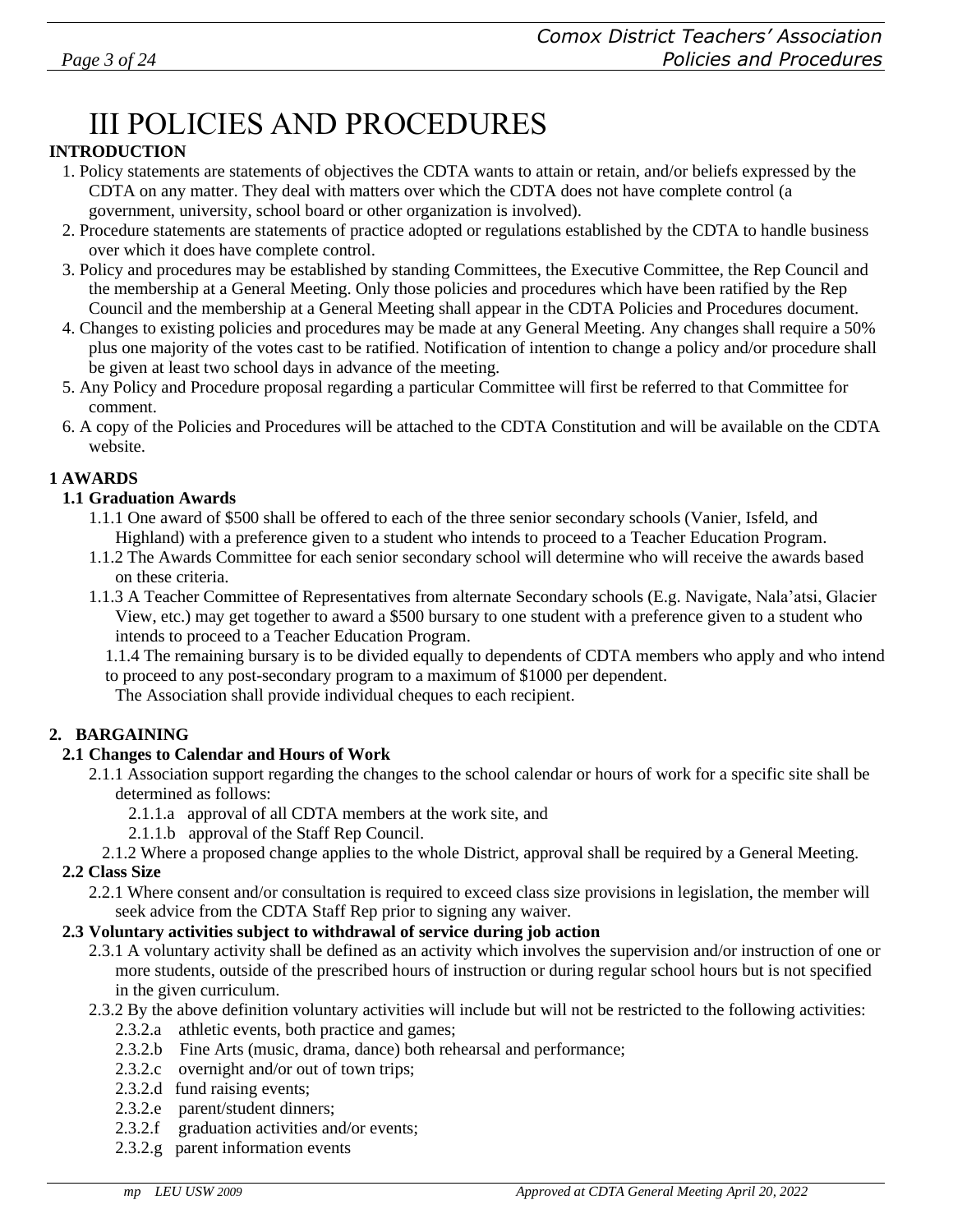#### **3. BCTF MEETINGS**

#### **3.1 Annual General Meeting**

- 3.1.1 Delegates will be elected by the general membership at the winter general meeting.
- 3.1.2 A meeting will be called prior to the AGM to:
	- 3.1.2.a discuss the BCTF Resolutions and Recommendations Book;
	- 3.1.2.b elect a teller for ballot counting at the AGM (should scrutineers or tellers be required).
- 3.1.3 The Local Reps will be in charge of collecting and distributing voting cards and ballots at the end and beginning of each session. Voting cards shall be considered the property of the delegation and shall be kept at the table with the delegation at all times. When a delegate temporarily leaves the room he/she will pass his/her voting card to the LR or another delegate for voting;
- 3.1.4 The teller will leave his/her voting card with the LR during his/her absence.

#### **3.2 Representative Assembly**

- 3.2.1 The President will attend the Representative Assemblies at BCTF expense.
- 3.2.2 The Vice President may attend the RAs at local expense, where the budget allows. 3.2.3 If BCTF policy allots more than one LR to the CDTA, the LR elected by the largest number of votes shall vote the extra card. In the event of an election by acclamation or a tie vote, the extra card will be assigned by a "toss of the coin".

#### **4. FINANCE 4.1 Budget**

- 4.1.1 A proposed annual budget shall be prepared by the Table officers and presented for approval by the last General Meeting prior to the beginning of the next fiscal year.
	- 4.1.2 The annual dues rate shall be approved at the last general meeting prior to the beginning of the next fiscal year to which it shall apply.
	- 4.1.3 The budget shall consist of three major sections:
		- 4.1.3.a Office Expenses;
		- 4.1.3.b Services to Members;
		- 4.1.3.c Staff and Employer Costs.
	- 4.1.4 Within the budget, individual line items may be established and adjusted.
	- 4.1.5 Once the budget has been ratified, the total amount of the budget may not be exceeded without the prior approval of the membership at a General Meeting.
	- 4.1.6 The Secretary-Treasurer or designate shall provide an up-to-date spreadsheet of the CDTA finances at each Rep council meeting, and shall provide a detailed record of the CDTA finances to members at regular General Meetings. A motion for the records indicating acceptance of these reports shall be made at each meeting.

#### **4.2 Financial Policy**

4.2.1 Equipment purchased by the CDTA becomes a capital asset when the purchase price is in excess of \$1000 retroactive to July 1, 2006.

4.2.2 Expenditures of over \$2000 will be taken to an Executive meeting for approval.

4.2.3 There shall be the following reserve funds (guideline amounts):

Capital Equipment \$20,000

Special Projects \$20,000

Staff Replacement/sick bank \$10,000

Long Term Service \$20,000 (if needed)

The table officers will review these funds at year end and replenish them if possible and as needed.

4.2.4 A separate "Teacher Support" account will be set up. The purpose of this account will be to help teachers who experience financial hardship. Table officers will meet to approve all expenditures from this account and make a report to the executive committee.

#### **4.3 Line Items Which May Require Explanation**

- 4.3.1 "Meeting Room Rent". Although the CDTA currently owns its premises at 491 4<sup>th</sup> Street, it may also need to rent(s) additional space for meetings and/or storage.
- 4.3.2 "Inservice". These are costs related to training which the CDTA requires its office staff or Executive to undertake (to operate new technology, for instance).
- 4.3.3 "Executive / Member Release". This line is used to release any member who is requested by the Executive to work for the CDTA on an ad hoc basis.
- 4.3.4 "Meeting Expenses". This item covers refreshments for all CDTA-related meetings. CDTA policy is to cover expenses at current BCTF rates.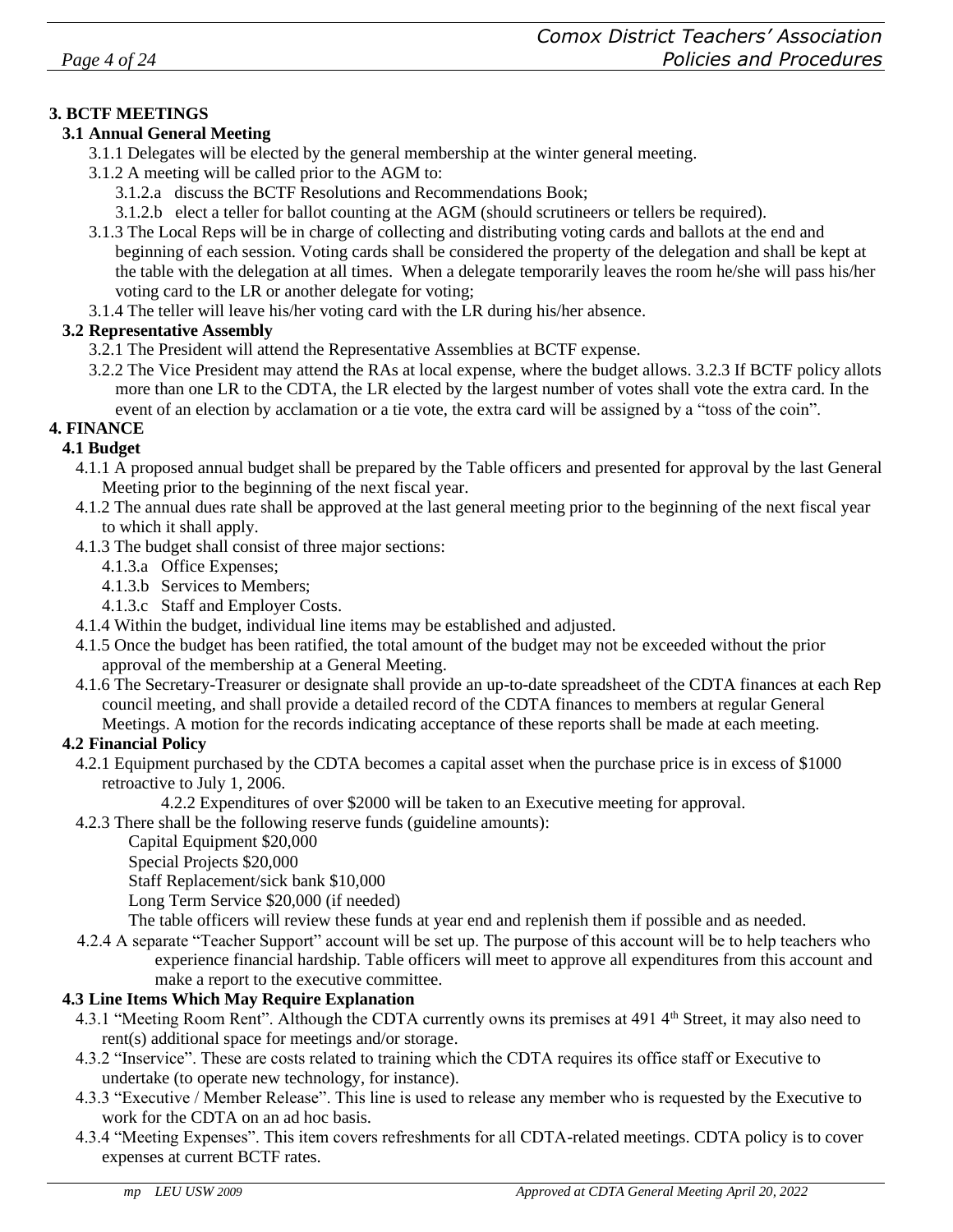- 4.3.5 "Mileage/Travel". This line covers costs of travel between schools during the regular work day, travel costs incurred by Hornby and Denman Reps attending CDTA meetings, and other travel costs to attend BCTF/ CDTArelated meetings which are not covered by the BCTF (at the BCTF current rate). It is not to be used for travel to and from work, with the exception of, ferry costs to and from Hornby and Denman for CDTA table officers.
- 4.3.6 "President's Discretionary Account". This line covers costs incurred by the President which are not covered by other line items but are directly related to his/her duties. The President's signature is the only approval needed for expenditures from this line item.
- 4.3.7 "Vice President's Discretionary Account". This line item is equivalent to 4.3.6 above.
- 4.3.8 "Gifts-Other". The CDTA may provide gifts throughout the year in appreciation of service to the CDTA.
- 4.3.9 "Donations". All donation requests shall be considered on an individual basis. Each must either reflect a positive public relations image for teachers of this local or must be of educational benefit to the students of this District. Donations will not be considered if they duplicate personal donations that would normally be given by individual members of the CDTA. Requests for donations that meet the guidelines set out above must be approved by the Executive.
- 4.3.10 "CDTA President Benefits". This is the cost to the CDTA for the president's benefits which are paid to a teacher (pension, medical, dental, extended health, etc.) employed by the Board.
- 4.3.11 "Executive Secretary PD". This amount is established by the Collective Agreement between the Local Employee Union (our office staff) and the Local Employers' Group (the group of Locals of the BCTF who employ members of LEU).
- 4.3.12.a "Banked Sick Leave". This is the cost of the bank of sick days established by the Collective Agreement between LEU and LEG. At the end of each budget year, unused portions of this line item will become an allocated reserve to be used in any year as needed.
- 4.3.12.b "Long Term Service Recognition" This is the amount of money put aside for clerical employees upon their retirement for long-term service recognition, as established by the Collective Agreement between LEU and LEG.
- 4.3.13 Local Employer Group Fee". This line item covers our costs in participating with other members of LEG in implementing our Collective Agreement with LEU. The fee is based on our FTE count and a budget prepared by LEG each year.
- 4.3.14 "BC Fed Convention". These are costs relating to the President's and one elected local delegate's participation in the B.C. Federation of Labour Annual Convention, during such time as the BCTF retains membership in the BC Fed.

#### **4.4 Expenses**

- 4.4.1 Any member who has been requested by the Executive or elected by the members to attend to CDTA business at any time during the regular school year shall be able to claim all reasonable out-of-pocket expenses (unless otherwise provided for) consistent with BCTF guidelines.
- 4.4.2 All expenses paid by the CDTA MUST be accompanied either by an invoice, an expense voucher or a receipt, and may be subject to Executive review.
- 4.4.3 CDTA Credit cards will be issued to the President, Vice President, and Executive Secretary for the purchase of gifts and meeting/office expenses. CDTA Credit Cards will not be used for cash withdrawals.
- 4.4.4 As invoices or requests for reimbursement are received, the CDTA Executive Secretary completes an approval form, listing the expense, choosing an appropriate line item and appending the invoice or receipt. The President reviews the form, checking the invoice and/or receipt as well as the line item. Then the Executive Secretary enters the financial details into the records and prepares a cheque. The Secretary-Treasurer reviews the line item allocation and the invoice and/or receipt, signs the approval form and then signs the cheque. Finally the cheque is co-signed by the President or the Vice President. Where possible, cheques which are for one of these three should be signed by the other two. A printout of the journal postings will be reviewed by the Secretary-Treasurer when signing cheques. The Secretary-Treasurer will also ensure that the bank reconciliations are approved or adjusted each month.
- 4.4.5 Any concerns of the Secretary-Treasurer, with respect to the application of expenses to particular line items, shall first be discussed with the President, and then may be directed to the Executive.
- 4.4.6 These procedures shall be reviewed each year by the President, the Secretary-Treasurer and the Executive Secretary. Proposed changes shall be presented to the Executive for approval.
- **4.5 Acquisition of Capital Assets.** Whenever the CDTA Executive determines that a capital asset of over \$2000 needs to be acquired, every effort will be made to find a competitive price, preferably from a local business.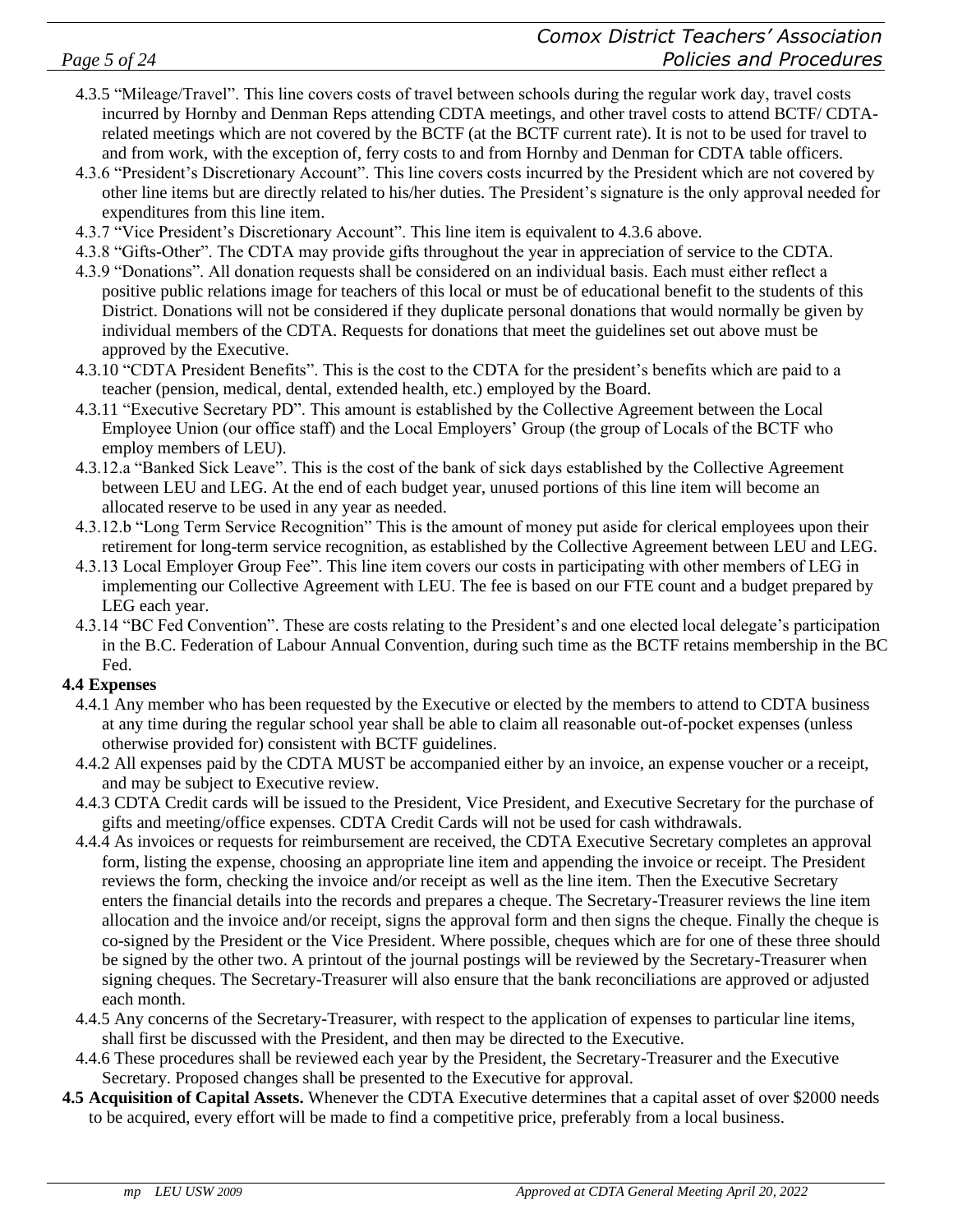#### **4.6 Disposal of Assets**

4.6.1 The Executive will determine and authorize the disposal of assets. The disposal of assets will be done following the Generally Accepted Accounting Principles (GAAP). Table officers will ensure assets are disposed of appropriately.

#### **4.7 CDTA Budget**

- 4.7.1. The Table Officers shall prepare a draft budget showing the planned expenditures of the Association for the coming year. The draft budget shall be circulated to the membership one week in advance of the AGM Meeting.
- 4.7.2. A budget shall be adopted by the membership of this Association at the Annual General Meeting.
- 4.7.3. Total expenditures which exceed the provisions of the annual budget shall be classed as extraordinary expenditures and as such may be made only if approved by a General Meeting. This would not preclude adjustments between line items.
- 4.7.4. Contracts for services to the Association must be approved by the Executive provided approval for the expenditure involved has been obtained through acceptance of the budget or a special resolution of a General Meeting. Such contracts must be signed by the signing officers provided for in Bylaw 8.2.
- 4.7.5. The President or designate, when required to attend arbitration hearings during a holiday break, shall be paid by the Association on a daily basis of  $1/189<sup>th</sup>$  (one-one hundred and eighty-ninth) of their regular annual pay scale.

#### **4.8 TTOC Compensation**

- 4.8.1 Where a TTOC is requested to work for the CDTA during hours or days when she/he would normally be available to work as a TTOC she/he shall be paid on scale.
- 4.8.2. Where a TTOC is elected to the position of President, Vice President or Professional Development Chair, she/he will be paid his/her regular salary scale placement. The CDTA will pay the Employer's share of all applicable benefits and deductions equivalent to a regular teaching assignment.
- 4.8.3 A TTOC Rep who attends Staff Rep Training shall be paid on scale.

#### **5 GOALS OF THE CDTA**

- 5.1 The goals of the CDTA shall be:
	- 5.1.1 set on a yearly basis;
	- 5.1.2 Formulated by the Executive members yearly.

#### **6 NEW TEACHERS**

- **6.1 INDUCTION CEREMONY**. Each year the CDTA Executive Committee ensure that:
	- 6.1.1.a the organization and planning necessary for the new teacher induction ceremony is accomplished;
	- 6.1.1.b all new members of the BCTF since the last induction ceremony are advised of the date and details regarding attendance at this function;
	- 6.1.1.c invitations are sent to all necessary parties involved with the new teacher induction ceremony.

#### **6.2 New Teachers' Conference**

- 6.2.1 A New Teacher is defined as a teacher within the first 5 years of starting his/her career or a teacher who has experienced a significant change in her/his teaching assignment
- 6.2.2 Each year, \$2500 will be budgeted for new teachers to attend the BCTF New Teachers' Conference
- 6.2.3 Up to 5 members will be chosen to receive a subsidy.
- 6.2.4 If more than 5 members request subsidy, a "draw from the hat" will occur to determine which 5 members will receive the subsidy. Each member will be reimbursed for \$500 of his/her expenses
- 6.2.5 If less than 5 members request subsidy, the maximum amount 1 teacher can be reimbursed is \$625.
- 6.2.6 If a member that attends is a TTOC or a part time teacher, that member will book the day as "CDTA Business" with the school district and be paid as a day worked for that day. The amount of salary billed to the CDTA will be subtracted from the expenses of each member.

#### **7 ORGANIZATION OF THE CDTA**

#### **7.1 Release Time**

- 7.1.1 The President shall be released on a full time (1.0 fte) basis.
- 7.1.2 It is recognized that the work of the President involves travel and hours of work beyond the normally prescribed day and/or week. Absence from the CDTA office shall be arranged so that the services of the CDTA to its members continues smoothly.
- 7.1.3 Ten days of compensatory time may be taken by the President. The President shall notify the Executive of these absences and ensure that there is adequate coverage to run the business of the association while away.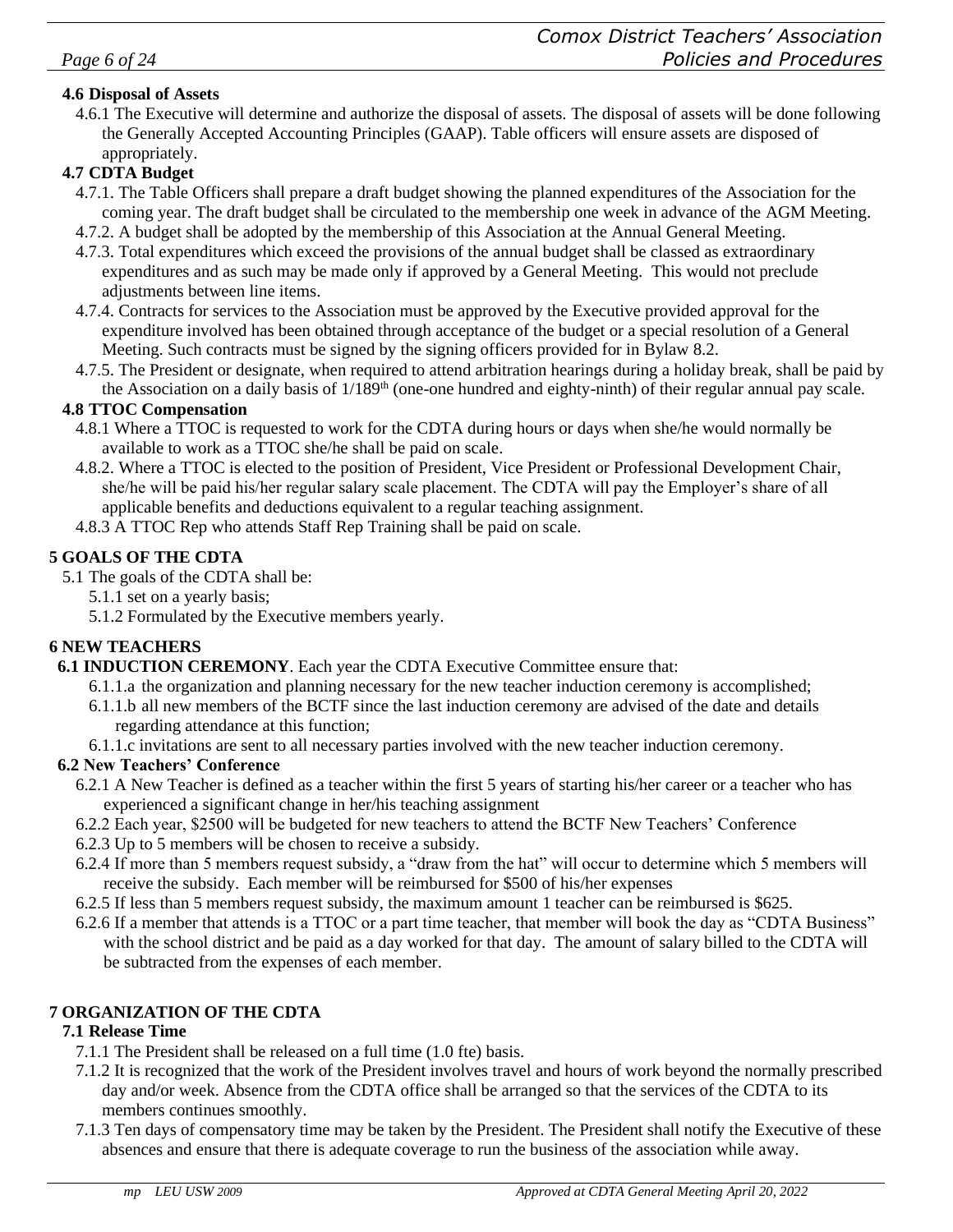- 7.1.4 The Vice President shall be released at 0.5 fte basis. The Executive of the CDTA shall have the authority to decide on the distribution of these days. The Executive of the CDTA shall have the authority to determine the Vice President's release time for the following year based on budget considerations.
- 7.1.5. Compensatory time of one half day per .10 fte may be taken during scheduled CDTA work days by the Vice-President. The Vice-President shall notify the Executive of these absences and ensure that there is adequate coverage to run the business of the association while away.
- 7.1.6 The Chair of the Professional Development Committee shall be released as determined by the district joint professional development committee. The monies to pay for this release time shall come from the District professional development fund.
- 7.1.7 Compensatory time (one for each RA attended) may be taken by each Local Rep during the course of the school year. Each LR shall notify the Executive Secretary of these absences.
- 7.1.8 Release time shall be available to any other member of the CDTA to do work for the CDTA during the member's regular hours of work at the request of the President or by one of the CDTA's governing bodies (i.e. the Executive, the Rep Council, or the General Membership by way of a motion at a regularly constituted meeting).
- 7.1.9 The CDTA will pay for release of the Staff Rep from Hornby Island to attend Staff Rep Councils and any other meetings which are deemed by the President to be important for Hornby Island to be represented.

#### **7.2 The Executive Committee**

- 7.2.1 The Executive Committee of the Association is elected to represent the various interests of the members of the Association pursuant to Section 3 of the Constitution.
- 7.2.2 The mandate and responsibilities of Executive members are set out in "Policies and Procedures".
- 7.2.3 Executive members shall normally be elected to only one office. If an Executive position vacancy occurs, the duties of the position will be assumed by the Executive.

### **7.3 The President:**

- 7.3.1 is responsible to the Association as a whole;
- 7.3.2 responds directly to member needs and concerns including such activities as: Committee work, meeting with the Executive Committee and Rep Council, implementing their decisions, providing leadership in educational policy issues, speaking for the Association in regular communication with various organizations, reviewing and implementing the collective agreement, responding to requests and initiatives from the BCTF;
- 7.3.3 shall be the official spokesperson for the Association. All requests for consultation and/or for representation initiated by members, the Board, CUPE or parent groups, should be made through, or ratified by, the office of the President. In the absence of the President, the Vice President shall act as spokesperson or the Executive Committee may temporarily delegate the authority to act as Association spokesperson to another member or members on a specific issue.
- 7.3.4 shall report on the business and activities of the year at the Annual General Meeting of each school year;
- 7.3.5 oversees special events such as the New Teachers' Induction, retirement events, Christmas socials -including invitations, RSVPs facilities, refreshments, gifts and presentations;
- 7.3.6 at year end, without consultation, the president or Executive designate, discards all but historically relevant materials and, where appropriate, incorporates Committee Chairs' files into office files;
- 7.3.7 has the authority to consult and purchase computer software for the office
- 7.3.8 consults / forecasts budget for the year
- 7.3.9 shall be the representative to the LEG or will appoint a designate.

# **7.4 The Vice President:**

- 7.4.1 takes over President's duties when he/she is requested to;
- 7.4.2 chairs the contract Committee;
- 7.4.3 chairs meetings of the Executive Committee;
- 7.4.4 attends the Executive, Rep Council and General meetings;
- 7.4.5 prepares, circulates and collates a membership " bargaining questionnaire";
- 7.4.6 prepares bargaining objectives for the bargaining year based on responses to the "questionnaire" and information from the president about member grievances and concerns;
- 7.4.7 ensures that minutes are kept and filed in the office;
- 7.4.8 represents the Association in all local, zonal, and provincial bargaining endeavours;
- 7.4.9 assists the President, Executive and Contract Committee with contract implementation, grievance and negotiation matters;
- 7.4.10 Chairs the Bargaining Committee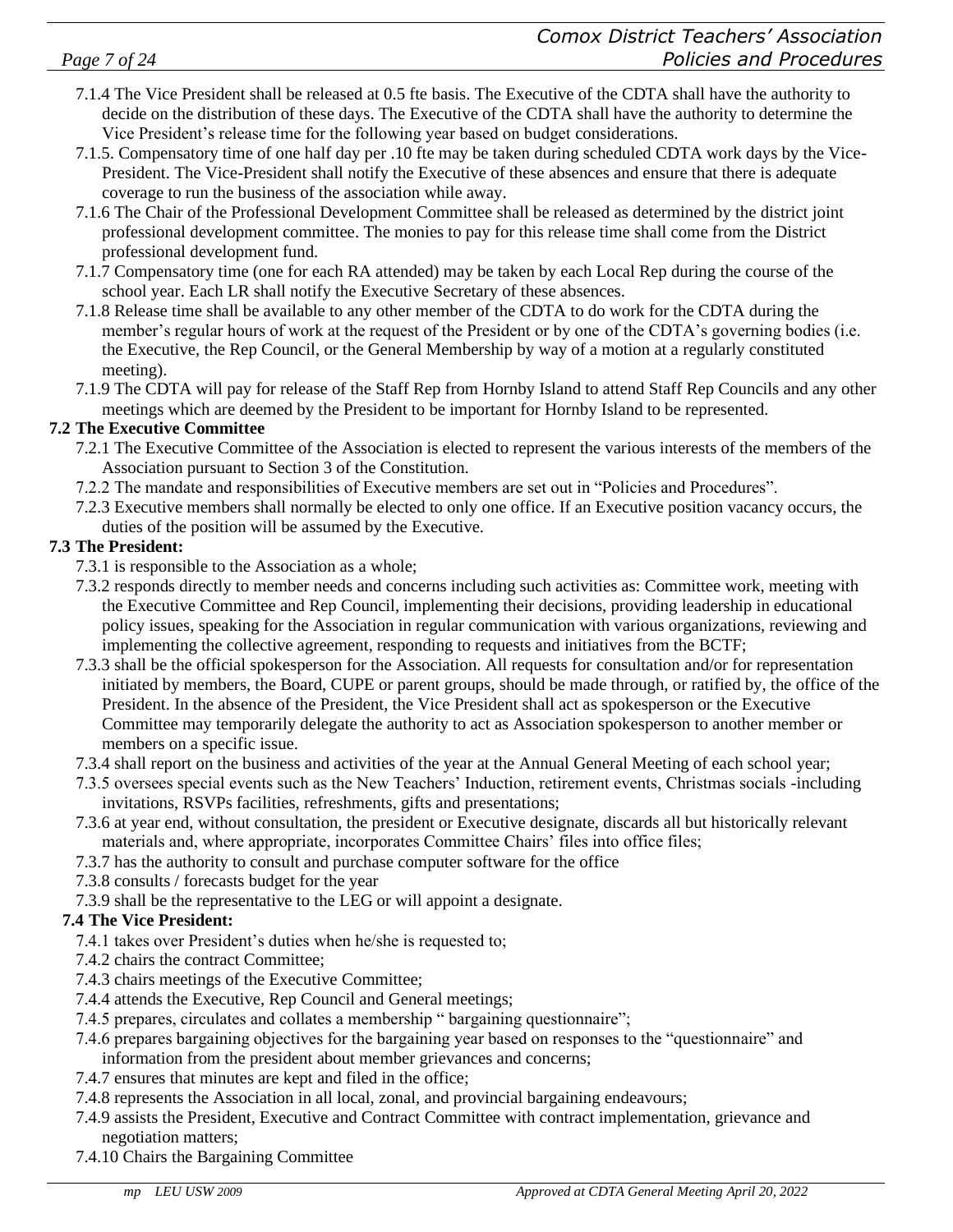- 7.4.11 establishes the Job Action Committee when required;
- 7.4.12 is available to sign cheques;
- 7.4.13 assists in preparing next year's Association budget/dues;
- 7.4.14 monitors policy implementation and takes a leadership role in suggesting change to processes for adoption, modification and implementation of Policy and Procedure statements;
- 7.4.15 ensures that the Policy and Procedures statements are revised and circulated to the Staff Reps as soon as possible after ratification;

#### **7.5 The Secretary-Treasurer:**

- 7.5.1 attends Executive, Rep Council and General Meetings;
- 7.5.2 keeps the minutes of the proceedings of meetings. Ensures the office staff receives the minutes for typing, filing and distribution.
- 7.5.3 The minutes shall include:
	- 7.5.3.a the kind of meeting: "Regular" or "Special", etc.,
	- 7.5.3.b name of the assembly,
	- 7.5.3.c date of the meeting and place,
	- 7.5.3.d whether the minutes of the previous meeting were approved,
	- 7.5.3.e Motions: the names of the mover and seconder; the exact wording of the motion; and whether the motion was "carried" or "defeated",
	- 7.5.3.f Amendments to motions: the names of the mover and seconder of the amendments, the exact wording of the motion; and whether the amendment was "carried" or "defeated". (If the amendment is "carried", a vote then takes place on the main motion as amended with minutes indicating "carried" or "defeated".),
	- 7.5.3.g the time the meeting came to order and was adjourned.
- 7.5.4 visits the bank in person at the beginning of elected term, to complete "signing authority" forms;
- 7.5.5 is available in the office to sign cheques at least at mid and end month;
- 7.5.6 on signing cheques attached invoices for accuracy, possible duplication of payment and line item allotment;
- 7.5.7 during office crisis times such as bargaining, is prepared to write and sign cheques;
- 7.5.8 reviews bank reconciliations monthly, signs and dates same;
- 7.5.9 reviews ledger and journal entry records monthly to ensure that monies have been posted to the proper line items, and makes any appropriate suggestions to the bookkeeper;
- 7.5.10 is prepared to discuss any irregularities in expense requests with Committee Chairs. (Committee Chairs receive the monthly recording of their line item on "spread sheets" at Executive meetings and can obtain a detailed ledger on request);
- 7.5.11 meets with bookkeeper before Rep Council and General meetings to become familiar with details of monthly "spread sheets" prepared for adoption at these meetings;
- 7.5.12 answers any questions at above meetings relative to "spread sheets" or other financial matters;
- 7.5.13 assists in preparing the new year's budget / dues;
- 7.5.14 meets with Financial Reviewer in early fall
- 7.5.15 oversees choice of Financial Reviewer;
- 7.5.16 advises President when monies are sufficient to allow for investment options, suggests options and ensures that such funds are reinvested;
- 7.5.17 in conference with the President and Executive, oversees allocation of "savings" amounts to ensure that these are wisely invested;
- 7.5.18 drafts budget with Table Officers and presents to Executive Committee.

#### **7.6 The Past President:**

- 7.6.1 may, at the request of the incoming president, assist in preparing next year's budget / dues);
- 7.6.2 may attend Executive, Rep Council, and General Meetings;
- 7.6.3 provides historical continuity and support;

#### **7.7 The Local Reps:**

- 7.7.1 attend Executive, Rep Council and General Meetings
- 7.7.2 attend BCTF Rep Assembly Meetings
- 7.7.3 attend BCTF Annual General Meetings
- 7.7.4 carry member concerns and report back
- 7.7.5 report regularly to the membership about the provincial position
- 7.7.6 call a meeting of BCTF AGM delegates before the AGM to discuss the resolutions
- 7.7.7 report Rep Assembly business to Executive and Rep Council.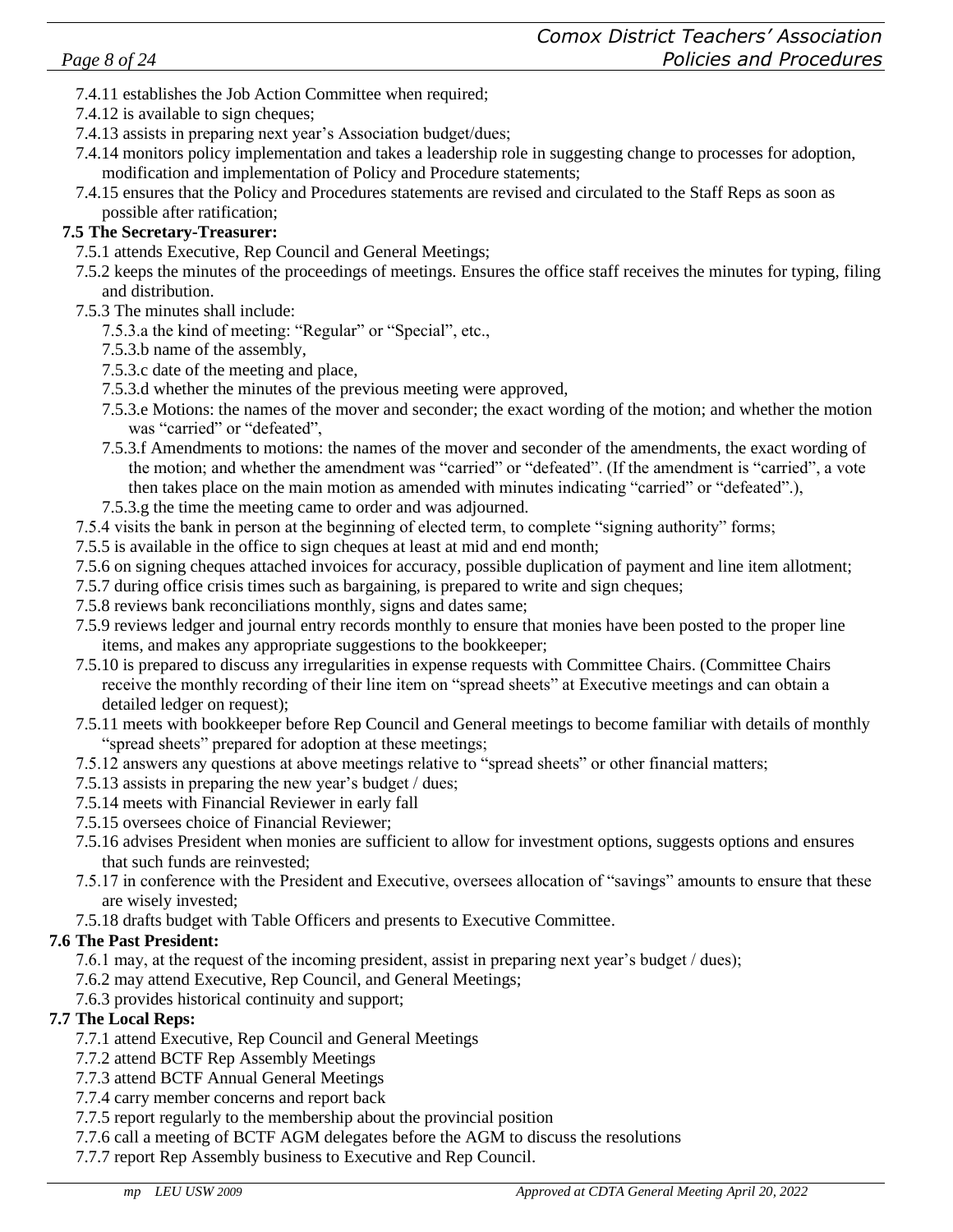7.8.7 attends professional development meetings provincially and zonally when called

7.8.8 works with the professional development secretary in maintaining the PD accounts, forms, leaves of absence, etc.

7.8.3 represents professional development issues as a member of the bargaining team / chooses a Committee alternate 7.8.4 assists the contract Chair in setting objectives for contract bargaining items relevant to professional development

7.8.5 with the Joint PD Committee, recommends the dates of the District's professional development days

7.8.9 reports regularly to the membership and Executive on the status of the Committee.

7.8.10 chairs any process related to the hiring of District PD Secretary's position.

7.8.11 represents the local at BCTF Zone meetings.

# **7.9 The TTOC Chair:**

7.9.1 shall be an active TTOC in SD71

**7.8 The Professional Development Chair:** 

7.8.2 calls meetings of Committee

7.9.2 attends Executive, Rep Council and General meetings

7.8.1 attends Executive, Rep Council and General meetings

7.9.3 attends TTOC meetings as called

7.9.4 reports TTOC issues back to Executive

7.9.5 keeps minutes

7.9.6 keeps TTOC's and other members informed of TTOC issues

7.9.7 represents the local at BCTF Zone meetings.

# **7.10 The Social Justice Chair:**

7.10.1 attends Executive, Rep Council and General meetings

7.10.2 attends Social Justice meetings as called

7.10.3 reports Social Justice issues back to Executive

7.10.4 keeps minutes

7.10.5 keeps members informed of local Social Justice issues

7.10.6 represents the local at BCTF Zone meetings.

# **7.11 The Indigenous Education Chair:**

7.11.1 attends Executive, Rep Council and General meetings

7.11.2 attends Indigenous Education Committee meetings as called

7.11.3 reports Indigenous Education issues back to Executive

7.11.4 keeps minutes

7.11.5 keeps members informed of local Indigenous Education issues

7.11.6 represents the local at BCTF Zone meetings.

# **7.12 The Health and Safety Chair:**

7.12.1 attends Executive, Rep Council and General Meetings, and also District H&S Committee meetings

7.12.2 attends Health and Safety Committee meetings as called

7.12.3 reports Health and Safety issues back to Executive

7.12.4 keeps minutes

7.12.5 keeps members informed of local Health and Safety issues

7.12.6 represents the local at BCTF Zone meetings.

# **7.13 The Public Education Defense Chair:**

7.13.1 attends Executive, Rep Council and General meetings

7.13.2 attends Public Education Defense Committee meetings as called

7.13.3 reports Public Education Defense issues back to Executive

7.13.4 keeps minutes

7.13.5 plans local action in support of a strong public education system

7.13.6 keeps members informed of local and provincial actions in support of a strong public education system

7.13.7 represents the local at BCTF Zone meetings if possible

# **7.14 The French Education Local Chair (FELC):**

7.14.1 attends Executive, Rep Council and General meeting

7.14.2 attends French Education Local Chairs (FELC) Committee meetings as called

7.14.3 reports French Education Local Chairs (FELC) issues back to Executive

7.14.4 keeps minutes

7.14.5 keeps members informed of local and provincial French Education Local Chairs (FELC) issues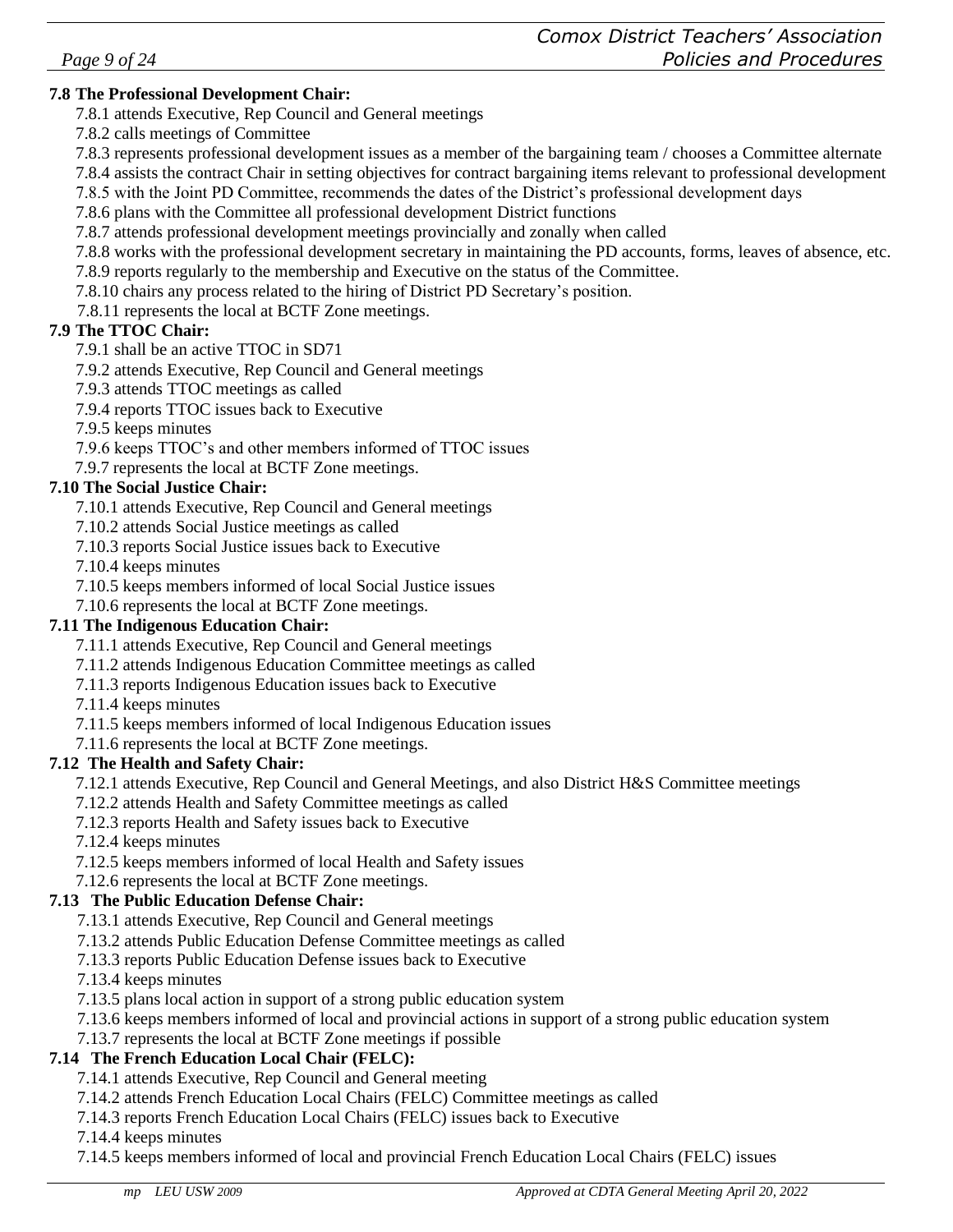7.14.6 represents the local at BCTF Zone meetings if possible.

#### **7.15 The Member-At-Large:**

- 7.15.1 attend Rep Council, General and Executive Meetings;
- 7.15.2 sit on one or more Committees (may or may not Chair these Committees).

#### **7.16 The Meetings Chair:**

- 7.16.1 shall be elected at each annual general meeting of the CDTA. (A position of Alternate Meetings Chair may also be elected at this time);
- 7.16.2 chairs any general or special meetings of the CDTA in an impartial manner;
- 7.16.3 chairs the meetings of the Representative Council;
- 7.16.4 chairs any other meetings of the CDTA when requested to do so by the President or the Executive;
- 7.16.5 is familiar with rules of order and parliamentary procedure;
- 7.16.6 is familiar with the Bylaws, policies, and procedures of the CDTA;
- 7.16.7 is familiar with the Bylaws, policies, and procedures of the BCTF;
- 7.16.8 is only eligible to vote at meetings where they are a member. (They may Chair Representative and Executive Meetings but would not vote at such meetings unless they had been elected as a school Representative or to the Executive.) In order to maintain impartiality, the Chair should not vote on issues except in cases where the vote may create a tie and cause a motion to fail, or when their vote may break a tie and decide the issue.

#### **7.17 Staff Rep See BCTF MEMBERS' GUIDE**

#### **7.18 Staff Committees**

- 7.18.1 The purpose of a Staff Committee is:
	- 7.18.1.a to promote democratic decision-making in schools;
	- 7.18.1.b to ensure greater commitment to decisions;
	- 7.18.1.c to enhance professionalism and the quality of education;
- 7.18.2 Principles governing the role and responsibility of Staff Committees are:
	- 7.18.2.a based on principles of participatory democracy, professional practice and collegiality;
	- 7.18.2.b consistent with the terms of the local Collective Agreement and federation policy;
	- 7.18.2. c to provide an opportunity for every staff member to be directly involved in shaping the educational policies and practices of the school;
	- 7.18.2.d to provide teachers with the authority and autonomy to reflect on their practice, share and analyze this reflection with colleagues and apply the results of this analysis to the practical, day-today decision and policy making at the school;
	- 7.18.2.e to provide a forum for collegial problem-solving on matters of resource allocation, education policy and professional practice within the school.

#### **7.19 Professional Development Representative**

- 7.19.1 It is the responsibility of the PD Chair to:
	- 7.19.1.a ensure policy & procedure statements and revisions are up to date and available on the CDTA and PD websites;
	- 7.19.1.b post current PD opportunities; and
	- 7.19.1.c provide an opportunity for input by staff of their PD needs and work with the PD school Committee to plan and present school based PD.

#### **7.20 Professional Development Representative Network**

- 7.20.1 Reps to this Committee will be members of the CDTA and include:
	- 7.20.1.a School PD Reps
	- 7.20.1.b LSA Reps
	- 7.20.1.c District PD Committee (as per Bylaw 6.10.3).
	- 7.20.1.d The District TTOC Committee may, in September of every year, elect from their membership one Representative to the Professional Development Representative Network Committee.
- 7.20.2 The purpose of this Committee is:

7.20.2.a To promote democratic decision making about professional development in schools and the District 7.20.2.b To act as an advisory body to the PD Chair and the members of the Joint District PD Committee.

7.20.2.c To enhance professional development of teachers and to support quality teaching practices.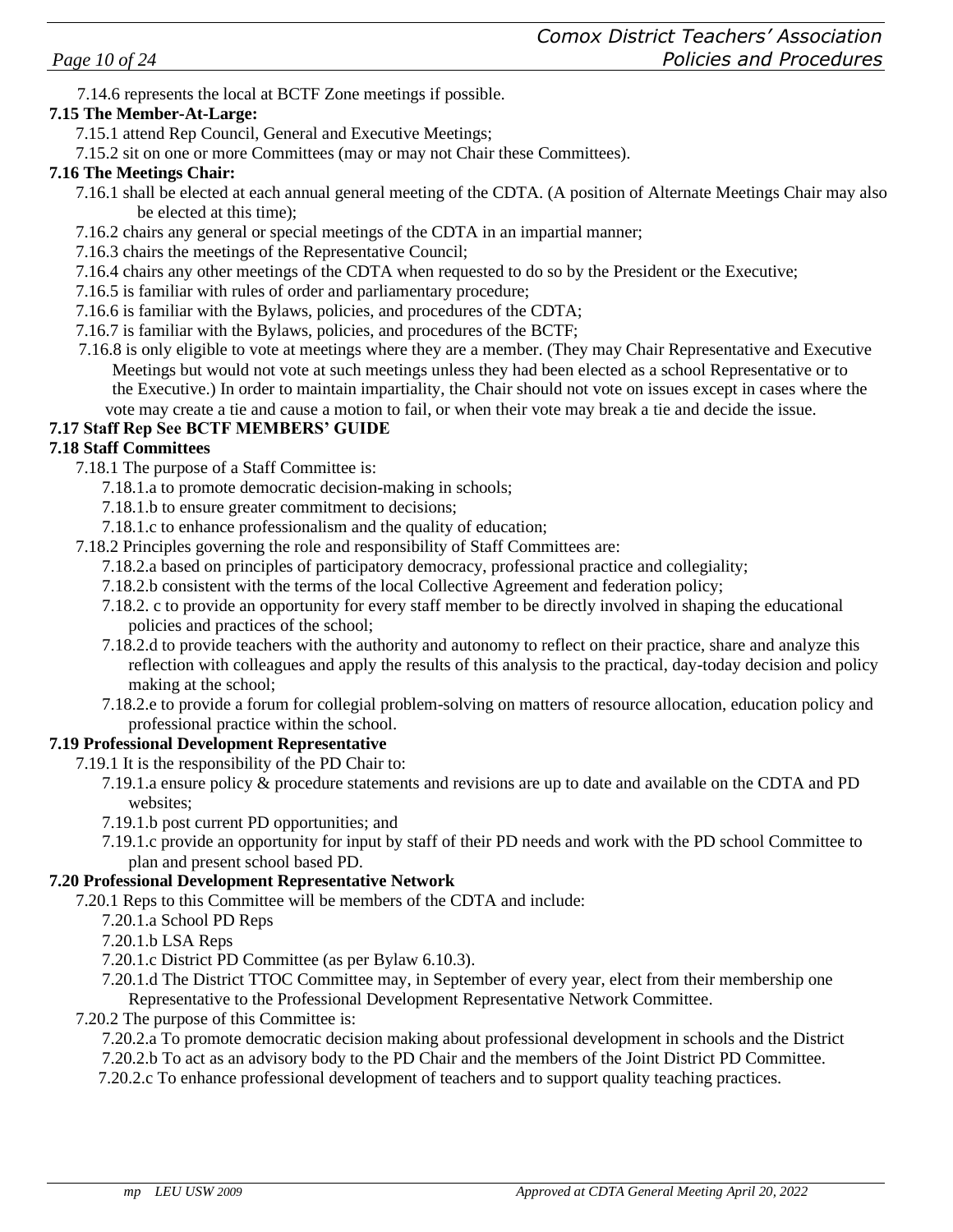#### **7.21 Committees**

#### 7.21.1 General:

7.21.1.a Only active members (including TTOC's) of the CDTA shall sit on CDTA Committees.

- 7.21.1.b All Committees shall:
	- 7.21.1.b.i report their activities to the Executive Committee;
	- 7.21.1.b.ii conduct such business as directed to them by the membership or by the Executive Committee;
	- 7.21.1.b.iii neither implicate nor commit the Association or any of its members, nor act on any proposal or suggestion, without prior approval, of the Executive Committee. Committees shall be mindful that the interest of individual members or groups of members shall not prejudice in any way the interest of the membership as a whole.

#### 7.21.2 Committee Chairs:

- 7.21.2.a Each Committee Chair will maintain an on-going file for his/her Committee.
- 7.21.2.b At the end of each year of office the Committee Chair will review all files and turn the completed files over to the Executive Secretary for filing and safe keeping.
- 7.21.2.c Any Policy and Procedure proposal regarding a particular Committee will be referred to that Committee for comment.
- 7.21.3 Constitution Committee:
	- 7.21.3.a The purpose of the Constitution Committee is to review, on a yearly basis, the bylaws, policies, and procedures of the CDTA and make recommendations to the Executive as to any proposed changes, additions, or discussions and review of existing documents necessary to ensure the effective functioning of the CDTA.

#### **7.22 Reps to Other Groups**

#### **7.23 Office Staff and Procedures**

7.23.1 Office

- 7.23.1.a The Executive Secretary's time cannot be used for personal business of members.
- 7.23.1.b The CDTA office staff time will only be used for official Association business.
- 7.23.1.c The office equipment will not be used for personal business of members unless prior approval is obtained.
- 7.23.1.d All requests by members for clerical assistance from the office clerical workers shall be made through the President or Vice President.
- 7.23.1.e Keys to the office will be restricted to Executive members and the office staff only.
- 7.23.1.f A record of all keys must be kept.
- 7.23.1.g Equipment issued to Executive members by the President must be returned to the CDTA immediately after its use or by June  $30<sup>th</sup>$  of each year.
- 7.23.1.h The CDTA office shall be a non-smoking, scent-free and allergy aware work site.
- 7.23.2 Confidentiality**.** All personnel working in the office shall maintain the confidentiality of personnel matters and all other matters deemed by the President and/or the Executive to be confidential in nature.
- 7.23.3. Clerical staff of the CDTA are Represented by a Collective Agreement between the Local Employers' Group and the Local Employees' Union which establishes and guarantees the applicable terms and conditions of employment.
- 7.23.4. CDTA Records:
	- Correspondence:
		- $\checkmark$  Indefinitely, in paper form and/or electronic form included but not limited to items related to the CA, grievances, discipline, bargaining, and past practice.
	- Member Records: As per privacy policy #16

Security: To preserve electronic records, CDTA will carry out automated backups of all hard disks each night.

<sup>7.22.1</sup> It is recognized that teachers on District Committees must conduct their Committee business within the guidelines of the Collective Agreement and the Constitution and Bylaws of the Association.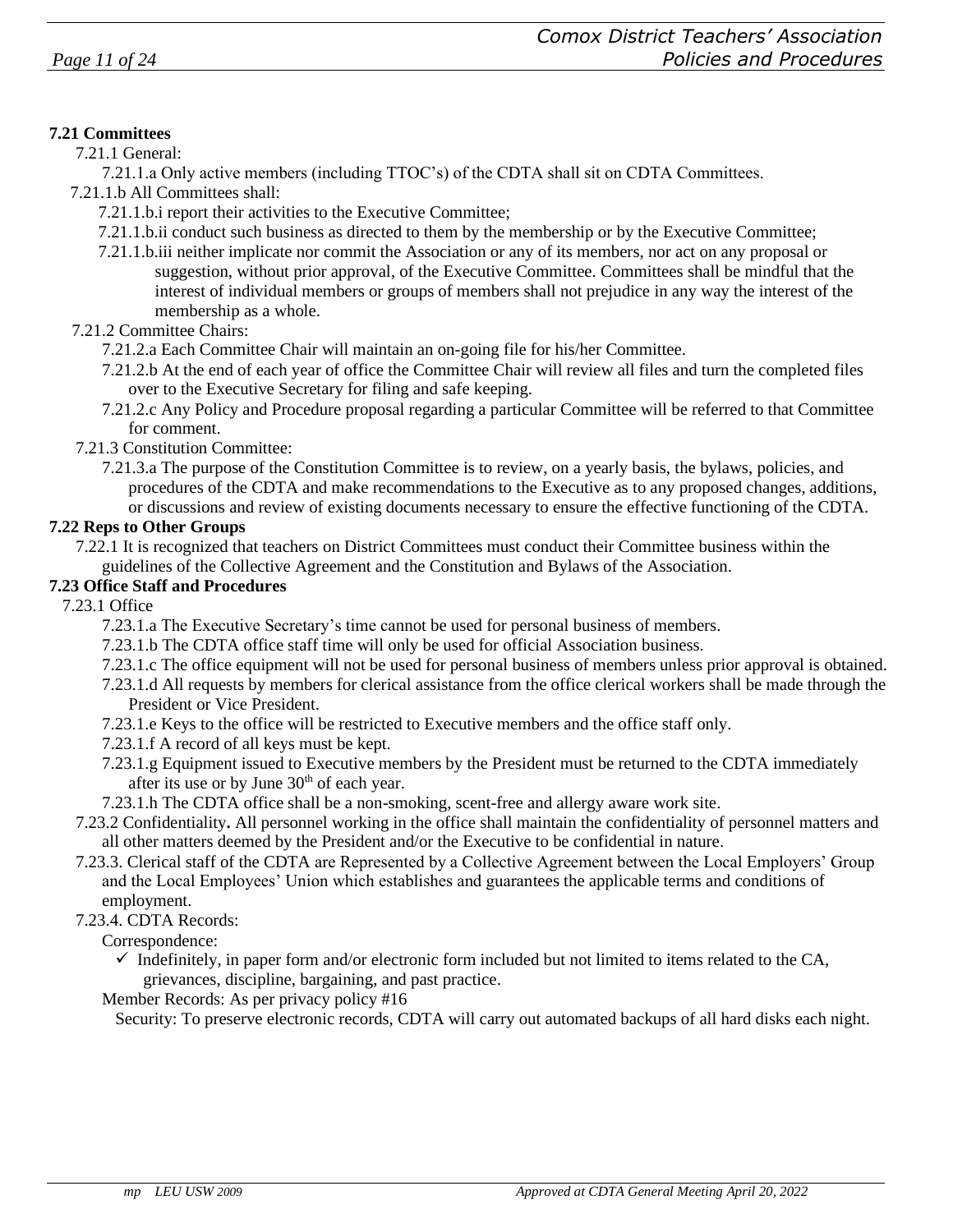**8 PROFESSIONAL DEVELOPMENT COMMITTEE** — PD Policies are covered in the Policies & Procedures of the Joint PD Committee (see Appendix at end)

#### **9 PROFESSIONAL RIGHTS & STANDARDS**

- 9.1 All members are expected to follow the BCTF Code of Ethics at all times.
- 9.2 All members are expected to attend General Meetings.

#### **10 PUBLICATIONS OF THE CDTA**

#### **10.1 Mail**

- 10.1.1 For expediency, mail going to Hornby and Denman Island will first be faxed/emailed and then sent in the school mail.
- 10.1.2 Requests by other unions or groups to post or support any letters, posters or petitions will be considered on an individual basis. They must provide a benefit or be of the general interest of teachers, and must not be offensive nor be directed by any political party or private business.

#### **10.2 Newsletter**

- 10.2.1 The CDTA may publish a newsletter. The responsibility for organizing the material for the publication shall rest with the President and Vice President.
- 10.2.2 The President may decide not to publish a letter or article submitted by a member, or to change it significantly. If this should occur, the writer shall be so notified.
- 10.2.3 Articles printed in any CDTA Newsletter shall bear the name of the author.

#### **11 RETIREMENT**

- 11.1 Each year the CDTA and the Retired Teachers' Association may host a retirement function for those members (defined under Section 1 Membership, of the CDTA Bylaws) who are retiring. The date will be set for June. If there are no teachers retiring or if a sufficient number of tickets are not sold, then the function will be cancelled.
- 11.2 Invitations and complimentary tickets will be sent to each retiree and his/her guest and any others identified by the President and/or the Retirement Committee.
- 11.3 Administrators, CUPE members, Trustees and retired teachers are encouraged to attend.
- 11.4 A Gift of \$200 for retiring teachers will only be given to those who are members under Section 1, Membership, of the CDTA Bylaws. The retiring teacher will be given the option of taking the gift as cash or giving it to their school staff for a pooled retirement gift.
- 11.5 Retiring teachers who are members under Section 1 of the CDTA Bylaws, and retiring Administrative Officers, shall be included in the Retirement Book.

#### **12 DEATH OF A MEMBER**

- 12.1. In the event of the death of a member, \$200 will be given to the deceased member's family or be donated to the charity of the family's choice.
- 12.2 The CDTA will officially express condolences to the family of the deceased member for their loss.

#### **13 CDTA BUILDING/STRATA**

13.1 As co-owners of the building at 491 4<sup>th</sup> Street with the Karen Sanford Society, the president shall act as the main CDTA representative for strata VIS2432

13.2 The CDTA will have as many people on the strata board as the strata allows

13.3 The CDTA executive secretary may act as the treasurer and be a signing authority for the strata.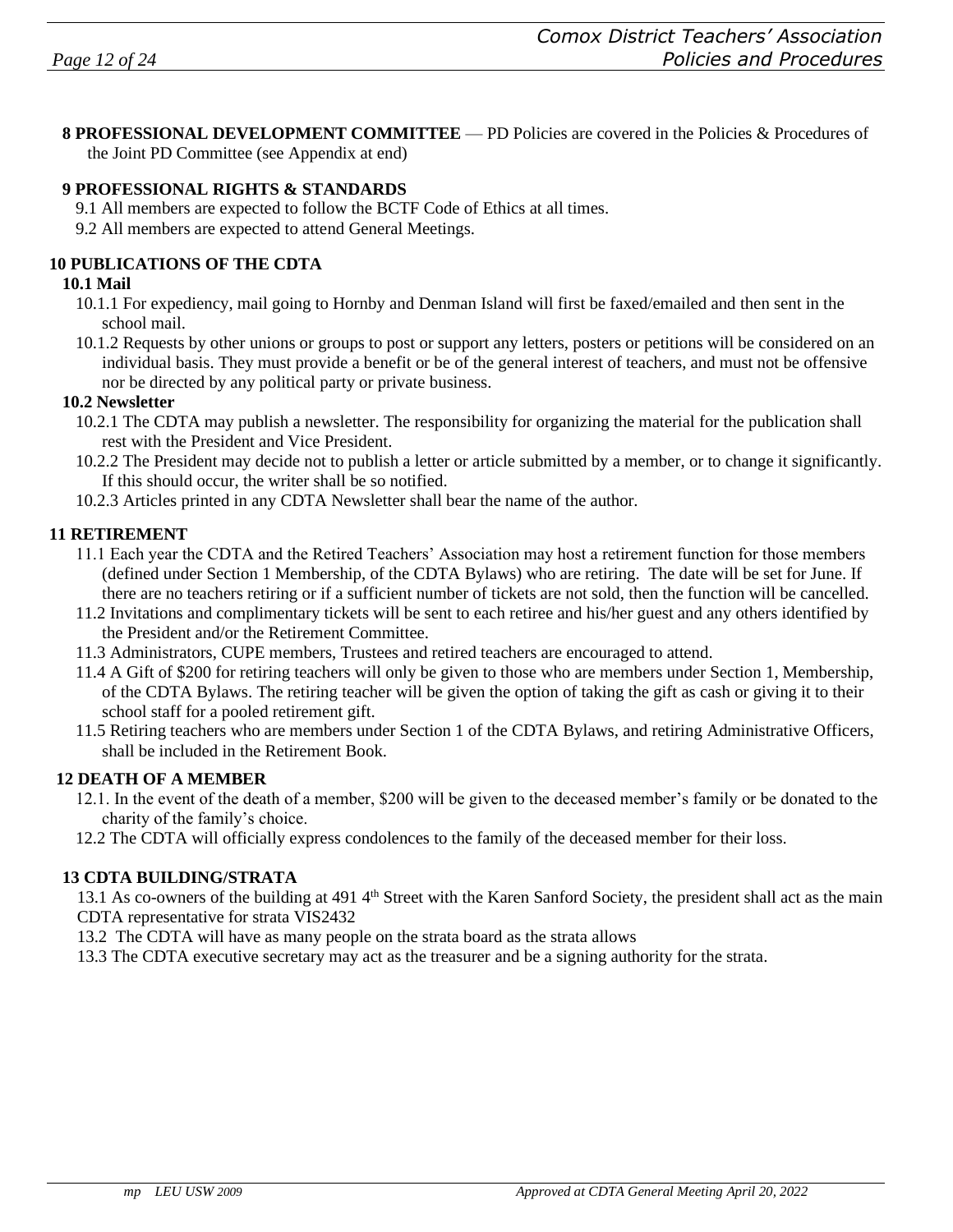#### **14 STRIKES AND JOB ACTIONS**

#### **14.1 Job Action**

- 14.1.1 If the Association is considering job action, a special general meeting will be called to consider the issue. At the time of a vote on job action, a Job Action Committee shall be elected from the membership and shall be responsible to coordinate such action.
- 14.1.2 The Job Action Committee will be made up of six (6) members. This will include one (1) Executive member, two (2) Staff Reps (one elementary and one secondary) and three (3) members at large.
- 14.1.3 The Job Action Committee will:
	- 13.1.3.a consist of one member from each school (this person will not necessarily be the Staff Rep but could be);
	- 13.1.3.b be established by the Vice President;
	- 13.1.3.c be Chaired by an Executive member;
	- 13.1.3.d plan the District's job action;
	- 13.1.3.e report to the Executive of the job action planned;
	- 14.1.4 Should there be any question concerning withdrawal of service and the application of the above guideline, it shall be the responsibility of the Job Action Committee (with the Executive Committee's review) to determine the status of any event in question.

#### **14.2 Picket Line Discipline**

- 14.2.1 CDTA members shall honour all duly constituted picket lines and job actions arising out of a dispute with the employer, Board of School Trustees (SD71). The CDTA Executive shall be delegated the power to conduct hearings and to assess penalties for picket line crossings according to this policy and the Bylaws and policies of the BCTF.
- 14.2.2 Strike, lockout, and third-party dispute pay shall be disbursed as provided in BCTF Policy 10.L.12.
- 14.2.3.Local processing of picket line violations shall be consistent with the following and BCTF Bylaws and Procedures:
	- 14.2.3.a The CDTA Executive, consistent with BCTF Bylaws 7.8, 7.9, and 7.10 and BCTF Procedures 44.16 and 44.18, shall assess a fine equivalent to the gross daily pay received by any member(s) found to have crossed a duly constituted local picket line arising out of a CDTA dispute with the employer.
	- 14.2.3.b Such fines, consistent with (a) above, shall be a levy due to the CDTA pursuant to Article A.4.1 of the Collective Agreement and BCTF Bylaw 7.10 and shall be disbursed, once paid to the CDTA, to a local charity selected by the CDTA Executive.
	- 14.2.3.c Members found by the CDTA Executive to be in violation of picket lines and penalized therefore may appeal such finding and/or penalty in writing to the Chair of the BCTF Judicial Council who shall assign an Appeal Panel. The appeal may be heard orally and/or in writing at the discretion of the Appeal Panel..

#### **14.3 Third Party Picket Line -CUPE**

14.3.1 When a picket line is placed around the work place by action taken by CUPE, then the members of CDTA will respect that job action by not crossing the picket line, as stated in Article 25.6 of the Collective Agreement. A Special General meeting will be held to provide the membership with information regarding their job action.

#### **14.4 Picket lines in the Community**

- 14.4.1 The members of the CDTA will make every effort to respect picket lines placed at any work place within the community. If a member of the CDTA is found to have crossed the picket line, a letter will be sent to that member:
	- 14.4.1.a informing the member of the reasons for the job action.
	- 14.4.1.b requesting the member to respect the job action.

#### **15 TEACHERS-TEACHING-ON-CALL**

- 15.1 TTOC's are part of the bargaining unit and as such will have an elected representative on the Representative Council.
- 15.2 In accordance with the CDTA Bylaws, the TTOC Chair will sit on the Executive of the CDTA.
- 15.3 The TTOC Committee may have access to the office equipment in order to publish newsletters or bulletins.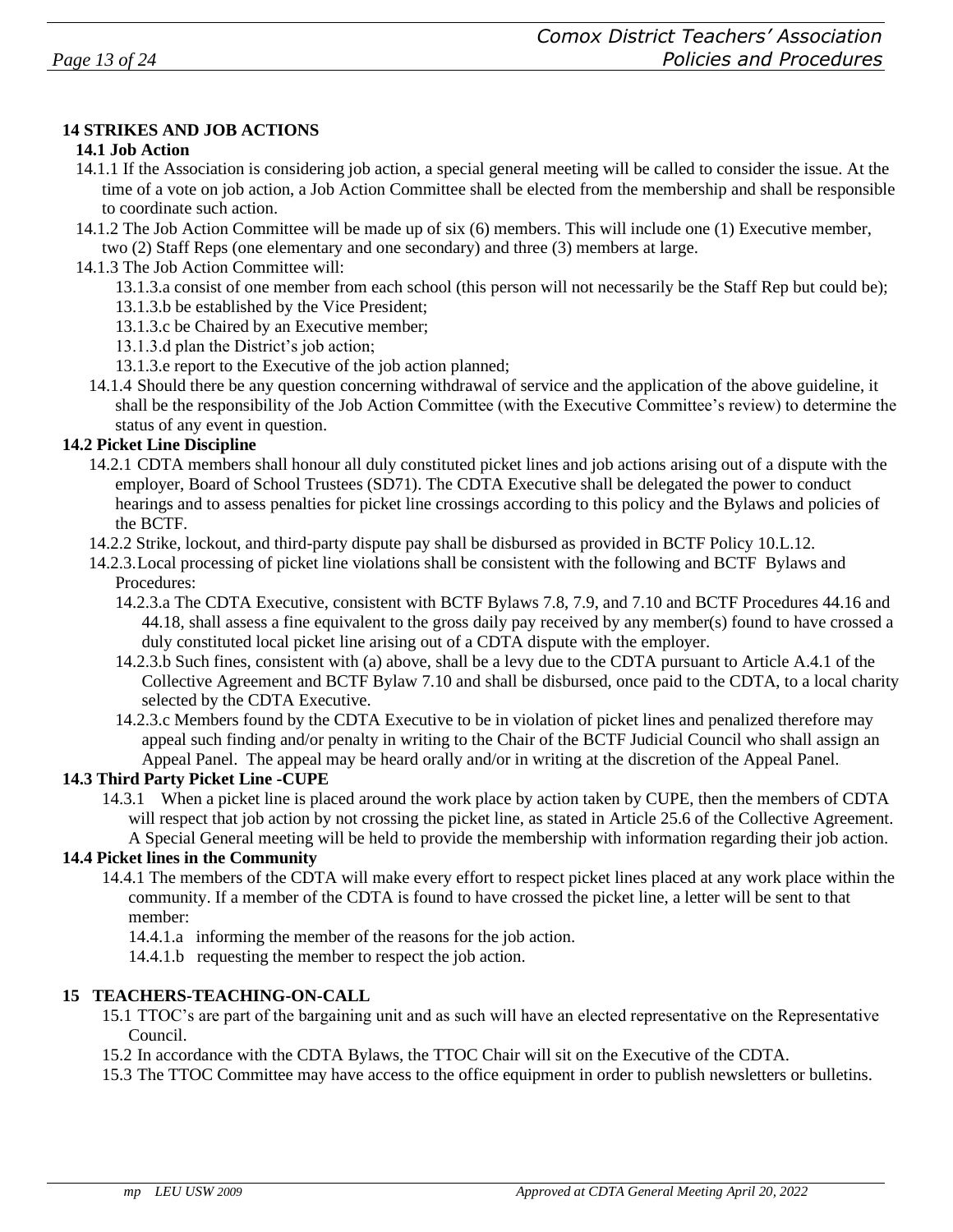# **16. CDTA PROTOCOLS FOR SUPPORTING LGBTQ2S+ MEMBERS**

We affirm that a person's sexuality and gender status does not affect their employability or work performance.

We adhere to the basic union principles of dignity, safety, and equal treatment.

All members have the right to union representation when meeting with the employer regarding any issue to do with gender identity and expression or sexual orientation.

#### Parameters:

1) All personal information, including sexuality and gender status, belongs to the individual. They decide what information is shared when, and with whom.

2) An employer or union cannot disclose a member's information without express permission from the member.

3) The union has a duty to hold management accountable for a harassment-free workplace and to social justice and will strive to ensure that the members' needs are respected and accommodated (medical, name/gender change, benefit coverage, appropriate facilities, etc.)

4) A member transitioning has the right to determine their own process. They may want to develop a transition plan for their workplace. The union will consult with the member about their wishes around desired supports and acknowledges that needs will differ between individuals.

5) All members have the right to be addressed by their chosen or legal name and their chosen pronoun, to dress in the way they choose, and to use washrooms and change rooms that match their gender identity.

6) The resources of the *Charter of Rights and Freedoms*, the *BC Human Rights Code*, and the Ministry of Education SOGI policies can help inform the support of individual members.

#### References

Guidelines for Locals to Help Support Members in the Process of Gender Transition (BCTF)

Support for Trans Employees: A Guide for Employees and Managers (Public Services and Procurement Canada)

Supporting Transgender and Gender Diverse Employees in the Workplace (B.C. Public Service)

Workers in Transition: A Practical Guide about Gender Transition for Union Representatives (Canadian Labour Congress)

Beyond Diversity: An LGBT Best Practice Guide for Employers (Great Place to Work; Pride at Work Canada)

Employment (transrightsbc.ca)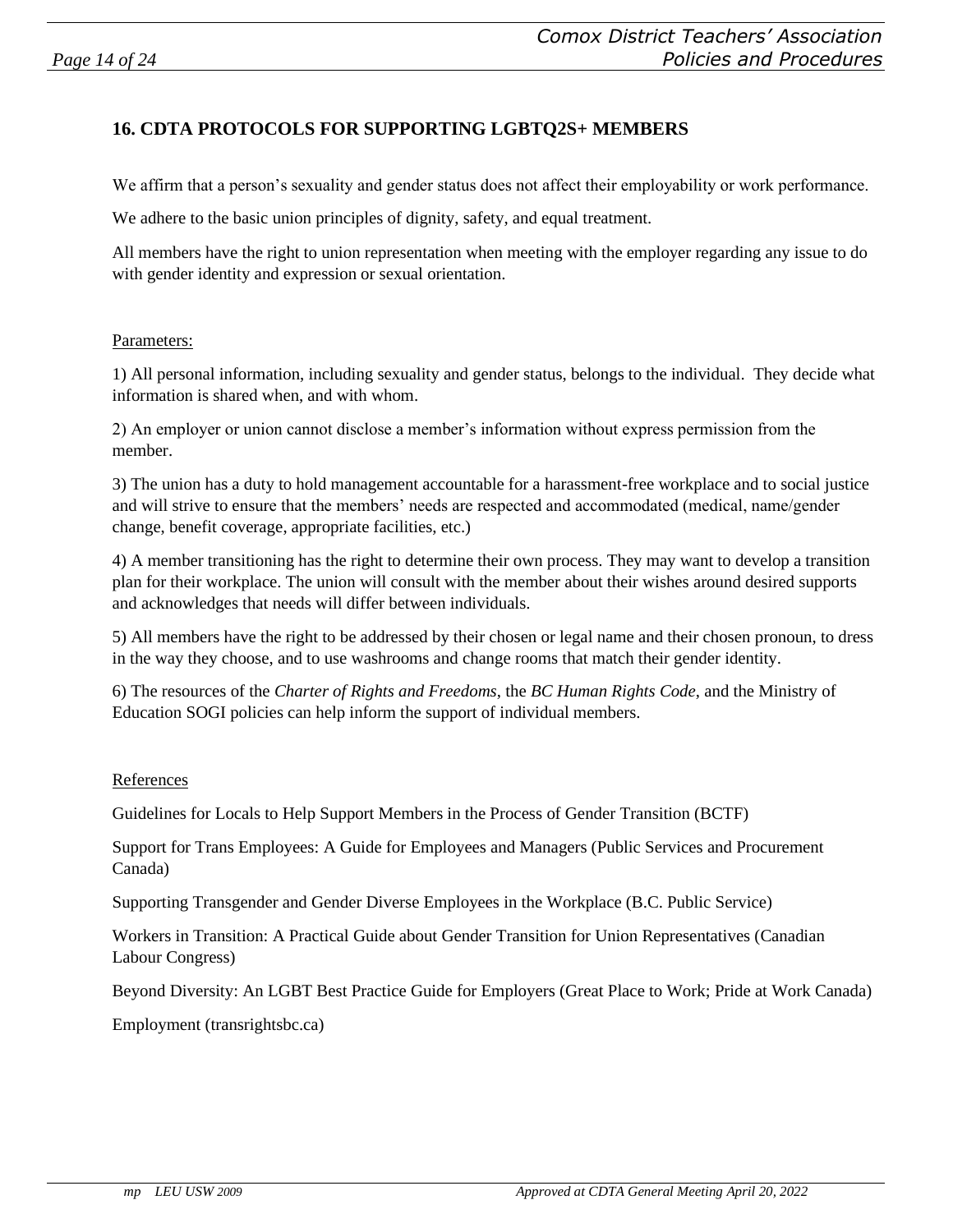#### **APPENDIX I TO THE CDTA POLICIES and PROCEDURES School District #71 (Comox Valley) Professional Development**

Professional Development is a process of continuous growth, through involvement in programs, services and activities designed to enable teachers, both individually and collectively, to learn and grow professionally in order to enhance teaching and learning.

#### **I District Professional Development Day, February**

It shall be the responsibility of the CDTA members of the Joint PD Committee to facilitate the planning of the District day. The invitation to join in the planning and preparation for the day is extended to other members of the joint Committee. They shall each be provided with up to three days of release time to do the following:

- $\checkmark$  Within their areas of grade level/interest responsibility devise an assessment tool and circulate it to the teachers. The intent is to gather feedback with regards to both professional development needs and possible workshops topics teachers could be prepared to give or have interest in attending.
- $\checkmark$  Collect and collate the assessment information and devise a plan for possible topics and presentations.
- $\checkmark$ . Secure presenters and prepare brief description of the workshop, times and materials needed.

It shall be the responsibility of the professional development support staff to advertise and conduct registrations for the workshops. This includes advertising by flyer and website, establishing pre-registration deadlines. A fee shall be determined by the Committee and shall be charged to all participants. Such a fee may be paid in cash or deducted by participants' personal accounts. Workshop presenters, if they are attached to SD71, shall be offered the option of up to one day of release time or an honorarium of \$150.00. Out of town presenters would simply be given the honorarium.

#### **II LSA and Cohort/Interest Group Planning for Sessions and Series**

The responsibility for planning interest group sessions or series that occur on school-based days or any other time through the year will fall to selected members of an LSA or a cohort group within a specific subject area or specialty. A member of an LSA or a smaller planning group may access one planning day to do the following.

- ✓ Demonstrate needs through assessments conducted by survey, personal contact or at a meeting.
- $\checkmark$  Identify the workshop presenter(s) and secure their commitment to present in School District No. 71.
- $\checkmark$  Prepare a description of a workshop or workshop series. The information shall include the name and cost of the presenter, the presenter's fee, and the cost of participants, number of participants needed, a statement about the goals and objectives of the activity, a brief description of the activity, and the contemplated dates and times of the workshop. Workshop organizers/sponsors are responsible for negotiation with the presenter the amount of their fee and tending to arrangements for out of town presenters. Sponsor groups are also responsible for the creation, circulation and collection of an evaluation of the event presented at the completion of the workshop. A summary of those evaluations will be sent to the joint PD Committee.

**The Joint Professional Development Committee** will review all PD workshop offerings as part of their monthly meetings. Applications that meet the criteria set out here and in the policies and procedures will be approved. Preregistration deadlines may be set and fees approved.

**The District Committee** support staff is responsible for advertising the series and accepting registrations. District teachers register through use of their personal accounts (or money). The District Committee pays fees due to presenters out of proceeds collected. LSAs may subsidize workshops or series with their own budget, if they so choose. Workshops should be cost neutral to the District Committee. Profit will be deposited into the District PD account. The District PD Committee reserves the right to cancel under subscribed workshops.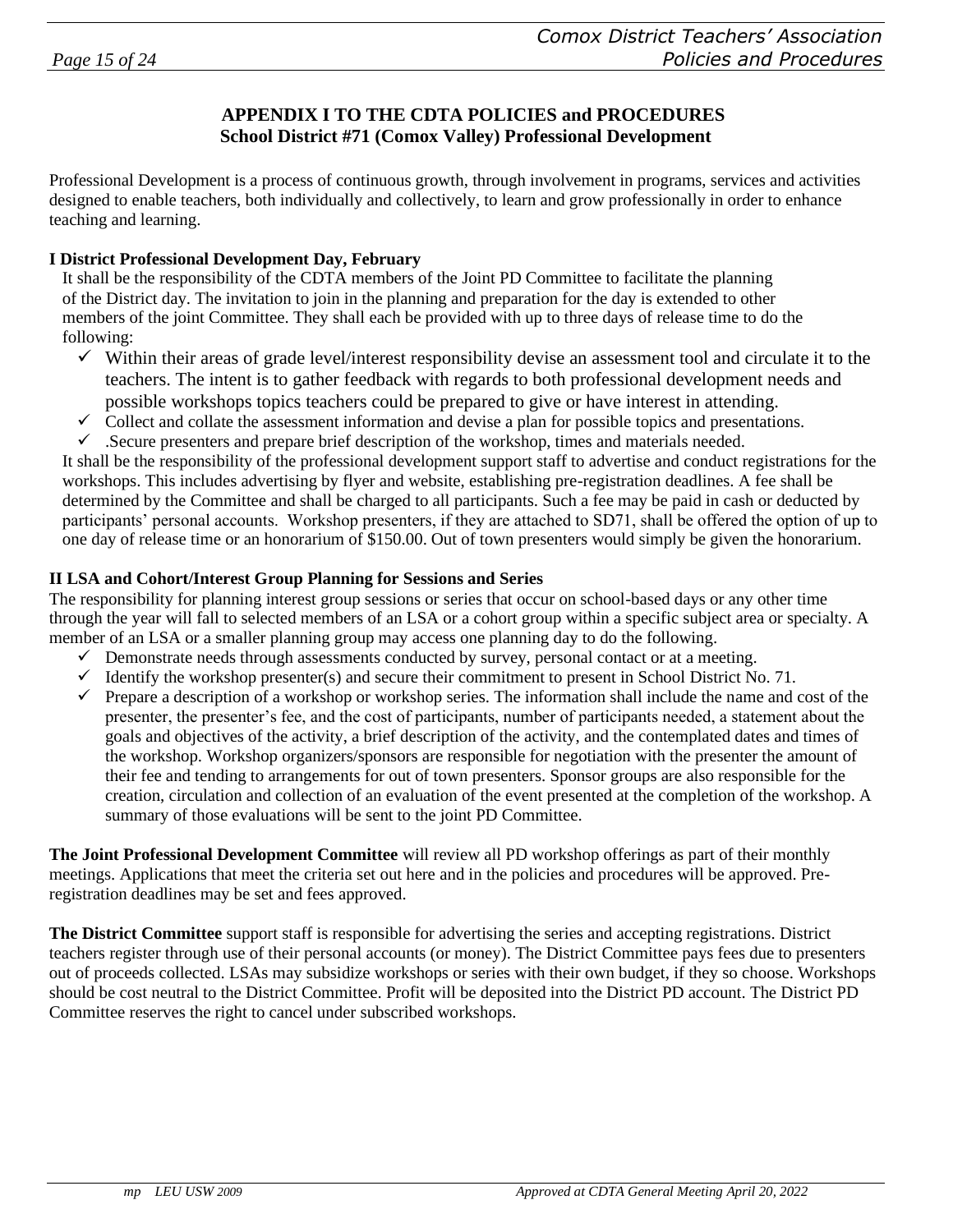# **APPENDIX II TO THE CDTA POLICIES and PROCEDURES**

#### **CDTA Privacy Policy**

- The Comox District Teachers' Association (CDTA) is committed to protecting the privacy and confidentiality of its members' personal information.
- The CDTA is committed to complying with the British Columbia *Personal Information Protection Act,* S.B.C. 2003, c. 63 (PIPA). This includes managing the collection, use, disclosure, storage, and ultimate disposition of its members' personal information in ways that safeguard the privacy of its members.

#### Definitions

*Personal Information*—means information about an individual. It does not include aggregate information which cannot be associated with a specific individual, and it does not include the name, title, business address, business email address, or business telephone number of an individual. Examples of personal information include home address and phone number, social insurance number, and medical information of an individual.

#### **Personal information collected**

The CDTA collects personal information to fulfill its obligations to members and in the course providing a variety of services. The types of information collected include:

- your name
- home address and telephone number
- birth date
- gender identity (optional)
- home email address.

Additional information may be collected to administer the collective agreement, to fulfill the CDTA's duty of representation to you, or to provide you with specific services.

#### **Purposes for collection, use, and disclosure**

- The CDTA collects, uses, and discloses personal information for the purposes of fulfilling its obligations to you as set out in the *Comox District Teachers' Association Constitution, Bylaws, Policies and Procedures* to provide specific services as required, and to fulfill its role as the bargaining agent representing members. The purposes for which CDTA collects, uses, and discloses personal information include, for example:
- to identify you
- to communicate with you
- to confirm your eligibility for services
- to comply with various professional legal and regulatory requirements
- to refer or assist members in accessing available supports/resources
- to conduct research.

*Privacy Officer*—means the staff person designated responsibility for ensuring that the CDTA complies with this policy and PIPA.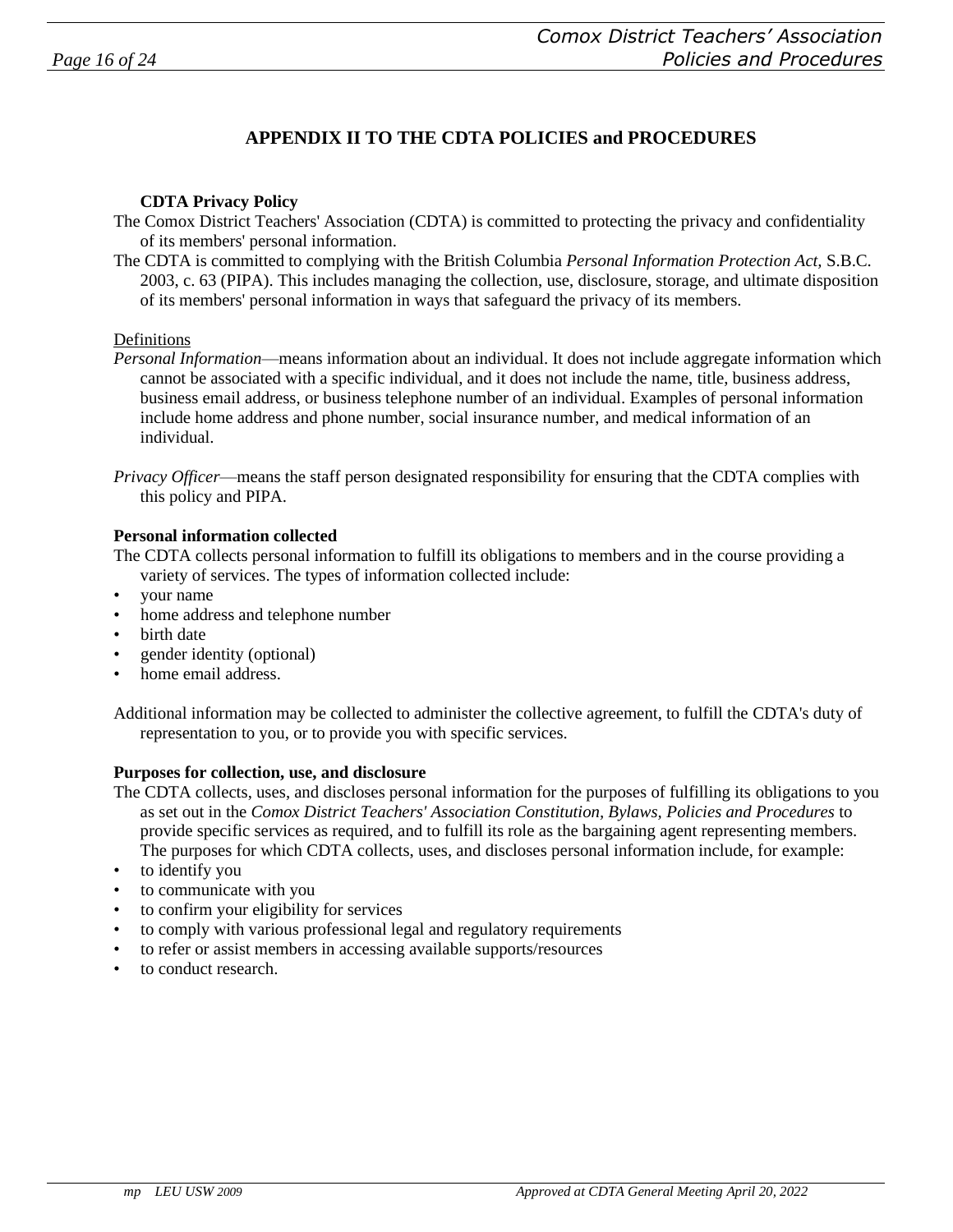# **Protection of personal information**

The CDTA is committed to protecting your personal information from unauthorized use or disclosure. Its commitment means that:

- it will use your personal information only for the purposes it has identified.
- it will not disclose your personal information without your permission unless it is required or authorized by law to do so.
- it will employ appropriate security measures to ensure only authorized individuals have access to your personal information.
- it will keep your personal information only as long as is reasonably necessary.
- it will destroy your information using a confidential and secure method when your personal information is no longer required.

#### **Individual access**

Individuals have the right to request access to their personal information under the control of the CDTA. The Privacy Officer will assist them with their access requests.

Access requests must be submitted by completing the CDTA Access Request Form. You may request a form by sending an email to the CDTA Privacy Officer and returning the form by mail to the CDTA, 491 C 4<sup>th</sup> Street, Courtenay, B.C, V9N 1G9, Attention: Privacy Officer. In certain situations, further to privacy legislation, the CDTA may not be able to provide access to certain personal information that it holds about an individual. Examples of where it may not provide access include, but are not limited to, situations where:

- the provision may reveal personal information about another individual
- the information is subject to solicitor-client privilege
- the information was collected in relation to an investigation or a contravention of a federal or provincial law
- the provision could reasonably be expected to threaten the health or safety of an individual.

If access cannot be provided, the CDTA will notify the individual making the request, in writing, of the reasons for the refusal. Where access has been provided and where the information is demonstrated to be inaccurate or incomplete, the CDTA will amend the information as required.

#### **Questions or concerns regarding CDTA's privacy procedures**

An individual may direct their general questions regarding privacy at the CDTA, as well as any questions or concerns regarding CDTA's compliance with this policy, by mail to the CDTA at 491  $C$  4<sup>th</sup> Street, Courtenay, B.C. V9N 1G9, Attention: Privacy Officer. The CDTA will investigate any complaints received in writing. If a complaint is found to be justified, the CDTA will take appropriate measures to resolve the complaint including, if necessary, amending its policies and procedures. An individual will be informed in writing of the outcome of the investigation regarding their complaint.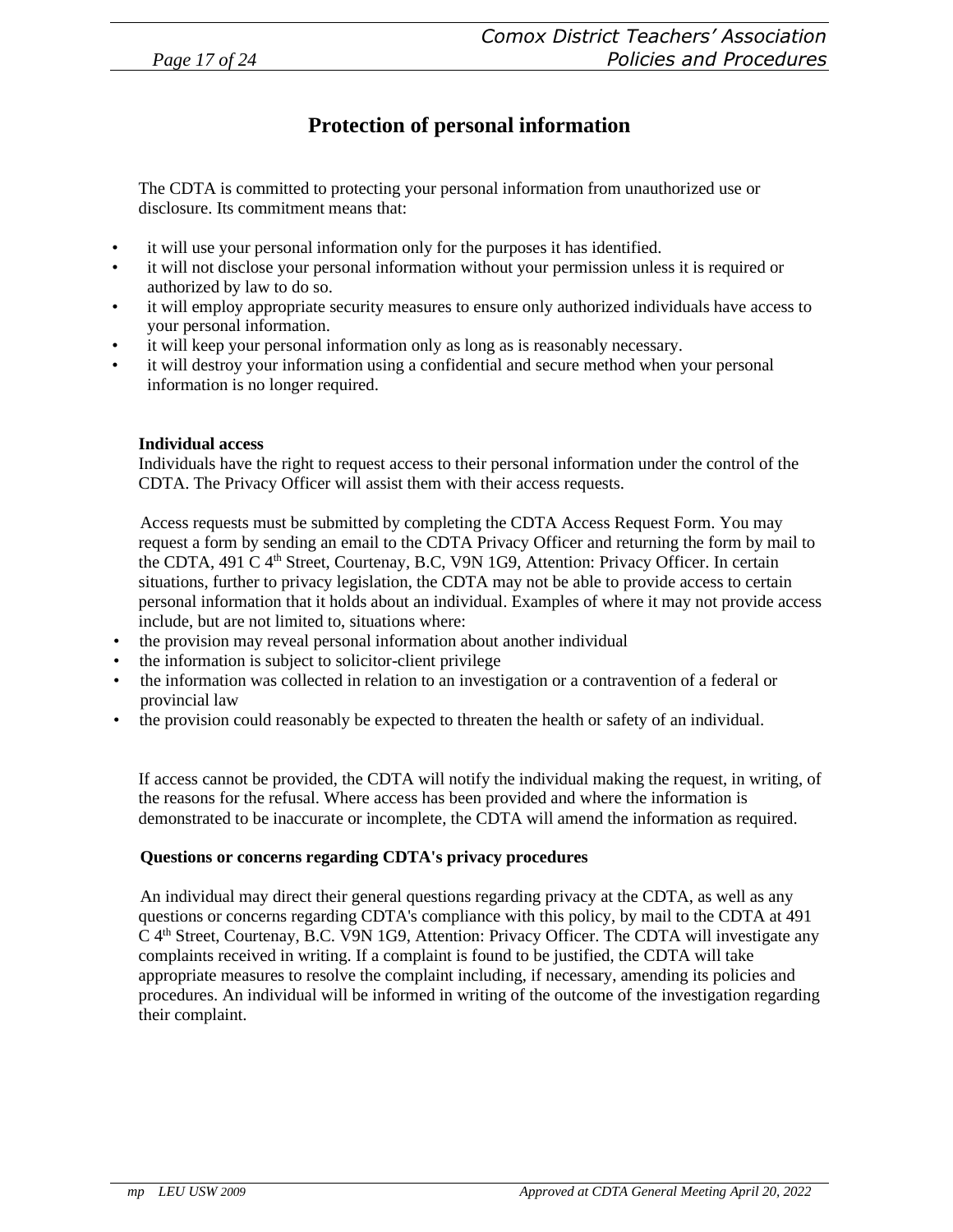### **Comox District Teachers' Association General Privacy and Confidentiality Acknowledgement**

In accordance with British Columbia *Personal Information Protection Act* (PIPA) and applicable local policy, I am aware of the need to protect all personal information to which I have access in the course of my employment / volunteer / elected activities with the local. I understand that I am to use the personal information only for the purposes for which it was collected and purposes consistent with my employment / volunteer / elected responsibilities. I understand that I am to only disclose personal information as required or authorized by law. I understand that discipline or sanctions, up to and including dismissal (as per relative collective agreements), may result if I, through intent or negligence, access, collect, use, disclose, or dispose of personal information without authority. I understand that my legal obligation does not end with my employment / volunteer / elected activities at the local but continues in perpetuity and that failure to keep confidential the personal information of individuals is grounds for legal action.

\_\_\_\_\_\_\_\_\_\_\_\_\_\_\_\_\_\_\_\_\_\_\_\_\_\_\_\_\_\_ \_\_\_\_\_\_\_\_\_\_\_\_\_\_\_\_\_\_\_\_\_\_\_\_\_\_

By my signature I acknowledge that I have read and understand this obligation.

Name (Please print) Role

\_\_\_\_\_\_\_\_\_\_\_\_\_\_\_\_\_\_\_\_\_\_\_\_\_\_\_\_\_\_\_ Signature

\_\_\_\_\_\_\_\_\_\_\_\_\_\_\_\_\_\_\_\_\_\_\_\_\_\_\_\_\_\_\_\_ Date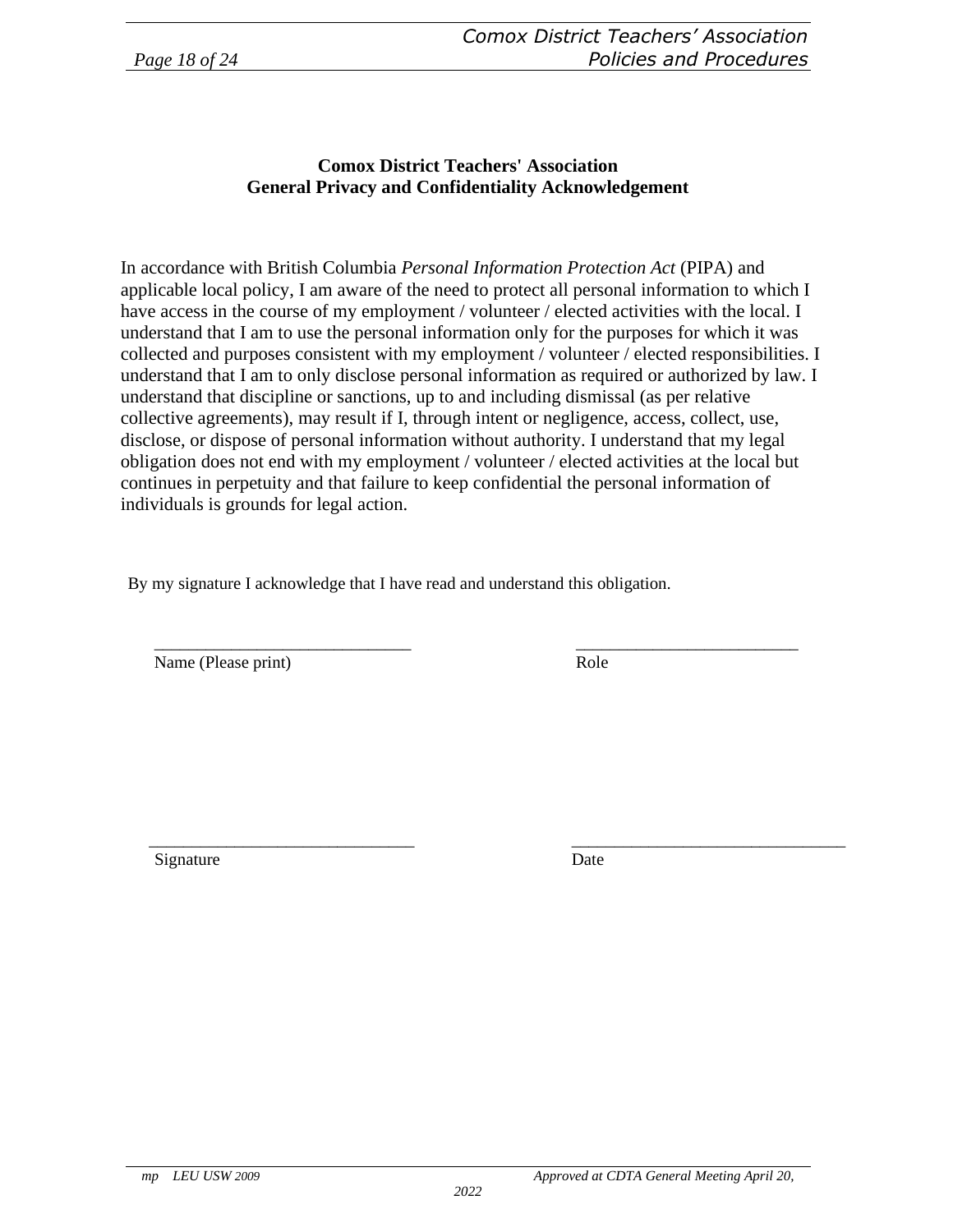#### **COMOX DISTRICT TEACHERS' ASSOCIATION PERSONAL INFORMATION ACCESS REQUEST FORM – MEMBERS**

Date of Request:

#### **Request for Information**

To process your request, we require the following information:

Full Name (Please print): \_\_\_\_\_\_\_\_\_\_\_\_\_\_\_\_\_\_\_\_\_\_\_\_\_\_\_\_\_\_\_\_\_\_\_\_\_\_\_\_\_\_\_\_\_\_\_\_\_\_\_\_\_\_\_\_\_\_

Address:

 $\Gamma$ 

Relationship to Local (i.e. member, retired member): \_\_\_\_\_\_\_\_\_\_\_\_\_\_\_\_\_\_\_\_\_\_\_\_\_\_\_\_

Membership Number (if applicable): \_\_\_\_\_\_\_\_\_\_\_\_\_\_\_\_\_\_\_\_\_\_\_\_\_\_\_\_\_\_\_\_\_\_\_\_\_\_\_\_\_\_\_\_\_\_\_\_

 $\text{Context Phone} \#(\text{s}): \quad \text{________}$ 

The CDTA stores information in a number of databases and flies. To enable us to process your request quickly and efficiently, please outline as specifically as possible the information you would like to receive and any committees, grievances or files with which it may be associated. We will begin processing your request as soon as this form is completed and received by the Local's Privacy Officer. We will make all attempts to respond within 30 business days of receipt of your request.

| Information requested:                  |                                                                                                                      |                                                    |  |  |
|-----------------------------------------|----------------------------------------------------------------------------------------------------------------------|----------------------------------------------------|--|--|
|                                         |                                                                                                                      |                                                    |  |  |
|                                         |                                                                                                                      |                                                    |  |  |
|                                         |                                                                                                                      |                                                    |  |  |
|                                         |                                                                                                                      |                                                    |  |  |
|                                         |                                                                                                                      | This information is associated with the following: |  |  |
|                                         |                                                                                                                      |                                                    |  |  |
| 1)                                      |                                                                                                                      |                                                    |  |  |
| $\mathbf{2}$<br>3)<br>$\left( 4\right)$ | <u> 1989 - Johann Barn, mars ar breithinn ar breithinn ar breithinn ar breithinn ar breithinn ar breithinn ar br</u> |                                                    |  |  |

Requestor Signature:

This form should be placed in an envelope marked "Confidential" and mailed to: Privacy Officer, CDTA, 491, 4<sup>th</sup> Street, Courtenay, B.C., V9N 1G9. The CDTA does not accept emailed requests.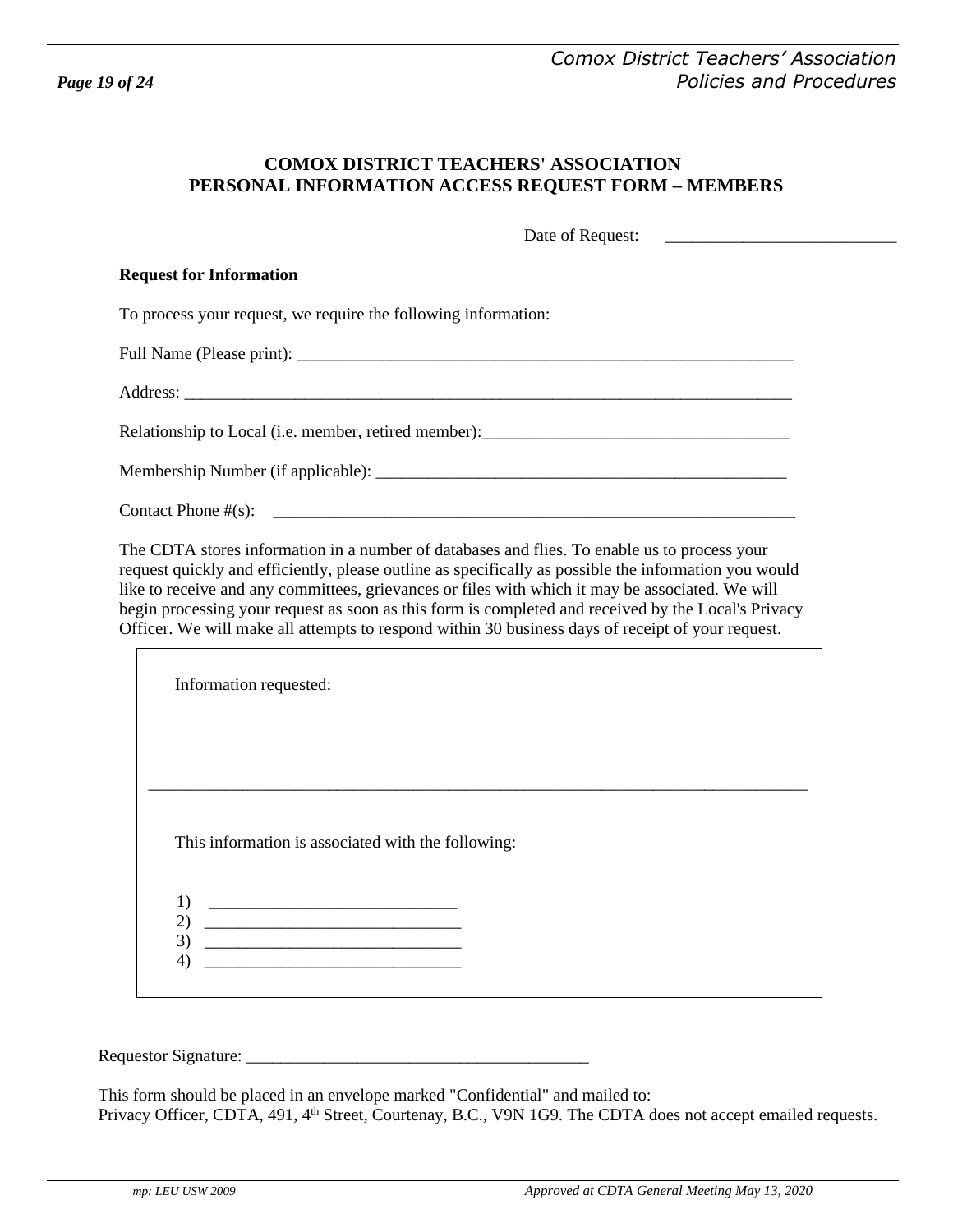| <b>Personal Information Retention Periods</b> |  |
|-----------------------------------------------|--|
|-----------------------------------------------|--|

| <b>File Type</b>                               | <b>Retention Period</b> | <b>Notes</b>                                                                                                                 |
|------------------------------------------------|-------------------------|------------------------------------------------------------------------------------------------------------------------------|
| Member files, general                          | Cull regularly          |                                                                                                                              |
| Grievance, non-precedential                    | 10                      |                                                                                                                              |
| Grievance, precedential                        | 10                      | Precedential materials—keep permanently.<br>Personal information should be removed from file<br>and securely destroyed.      |
| Grievance, incomplete hearing<br>(arbitration) | 20                      |                                                                                                                              |
| Grievance, hearing                             | 20 years                | Arbitration decision—keep permanently.                                                                                       |
| Grievance, physical contact with<br>students   | 35 years                |                                                                                                                              |
| Legal records                                  | 20 years                |                                                                                                                              |
| Code of ethics                                 | 10                      |                                                                                                                              |
| Peer support                                   | 10                      |                                                                                                                              |
| <b>Health and Safety</b>                       | 10                      |                                                                                                                              |
| Privacy-Access Requests                        |                         |                                                                                                                              |
| <b>Medical Records</b>                         |                         | Medical records not associated with a case file<br>(i.e. grievance, LTD, etc.) should not be kept<br>for an extended period. |
| Rehabilitation, Return to Work                 | 10                      |                                                                                                                              |
| Resumes, CVs, applications                     | 1 year                  |                                                                                                                              |

Note: retention periods begin when file is closed, not the date of individual documents.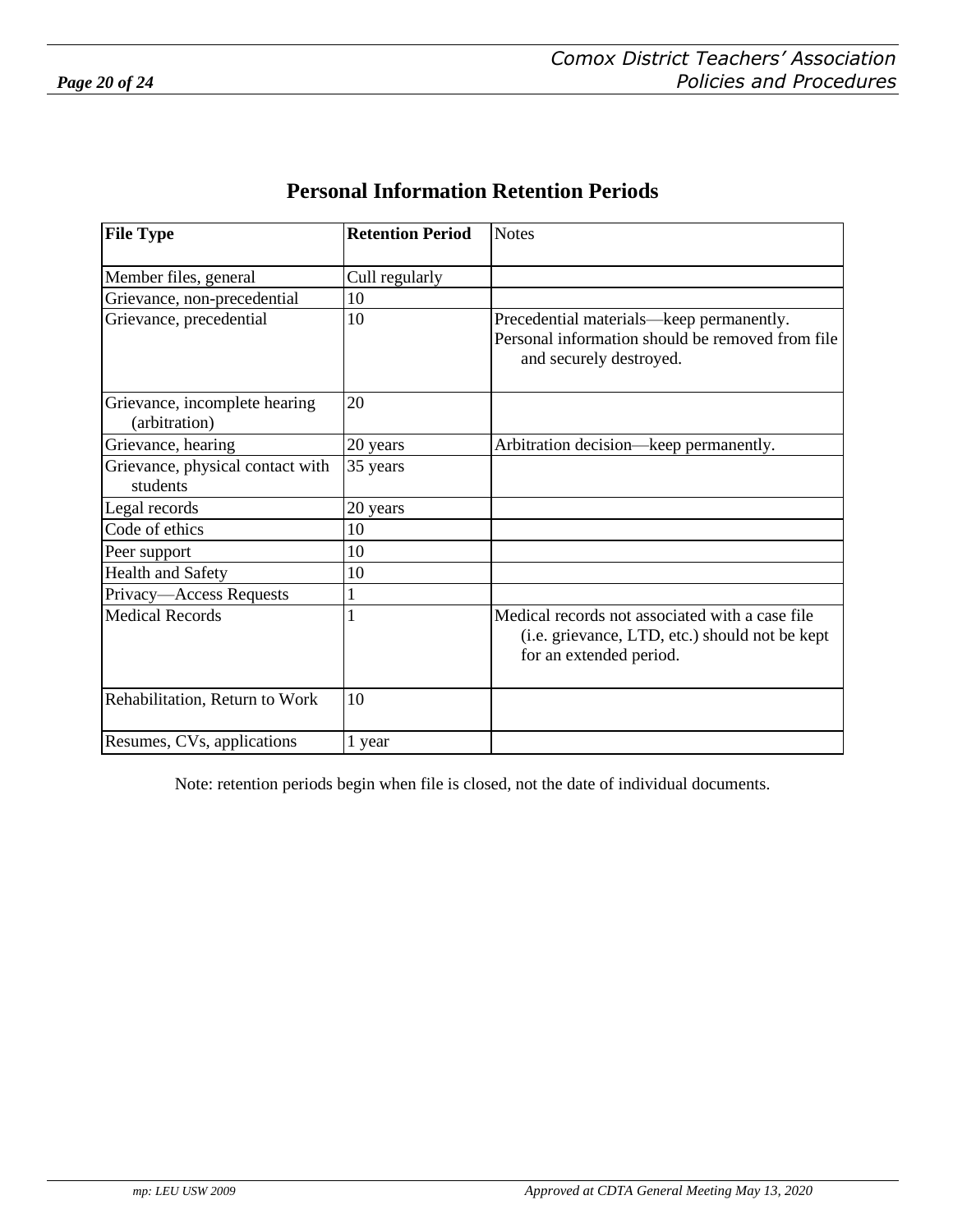# **Best Practices Checklist**

| <b>MEASURES</b>            | <b>PRACTICE</b>                                                              | <b>ACTION NEEDED</b> |
|----------------------------|------------------------------------------------------------------------------|----------------------|
| <b>Physical Security</b>   | A record of key allocations is kept.                                         |                      |
|                            | A system is in place for ensuring keys are                                   |                      |
|                            | returned.                                                                    |                      |
|                            | Documents are shredded prior to being                                        |                      |
|                            | recycled.                                                                    |                      |
|                            | Staff adopt a "clean desk policy" as part of                                 |                      |
|                            | end of day procedures.                                                       |                      |
|                            | Laptops and other mobile devices are not left                                |                      |
|                            | unattended at any time.                                                      |                      |
| Fax                        | Personal information is rarely sent by fax;                                  |                      |
|                            | when it is, phone calls are made prior to                                    |                      |
|                            | sending it to ensure that someone is                                         |                      |
|                            | available to receive it.                                                     |                      |
|                            | Faxed materials include a cover sheet with a                                 |                      |
|                            | disclaimer about the confidential nature                                     |                      |
|                            | of the information.                                                          |                      |
| Email                      | Personal information is transmitted by email                                 |                      |
|                            | ONLY if the individual has agreed to                                         |                      |
|                            | such transmission.                                                           |                      |
|                            | Personal information is only transmitted on                                  |                      |
|                            | secure bctf.ca addresses and never on                                        |                      |
|                            | commercial email.                                                            |                      |
|                            | Passwords for generic bctf.ca addresses are                                  |                      |
|                            | changed when they are reassigned.                                            |                      |
| <b>Technical Protocols</b> | Email passwords are never shared.                                            |                      |
|                            | Users program computer screensavers to<br>function after a short interval of |                      |
|                            |                                                                              |                      |
|                            | Laptop users turn off file share when<br>accessing public networks.          |                      |
|                            | File sharing sites such as Dropbox and                                       |                      |
|                            | Google Docs are not used for sensitive,                                      |                      |
|                            | personal information transmission.                                           |                      |
|                            | Unauthorized software is not downloaded                                      |                      |
|                            | onto Local computers.                                                        |                      |
|                            | Access to systems containing personal                                        |                      |
|                            | information is terminated or modified as                                     |                      |
|                            | roles change.                                                                |                      |
|                            | End of day procedures include instructions                                   |                      |
|                            | for logging off the computer and                                             |                      |

network.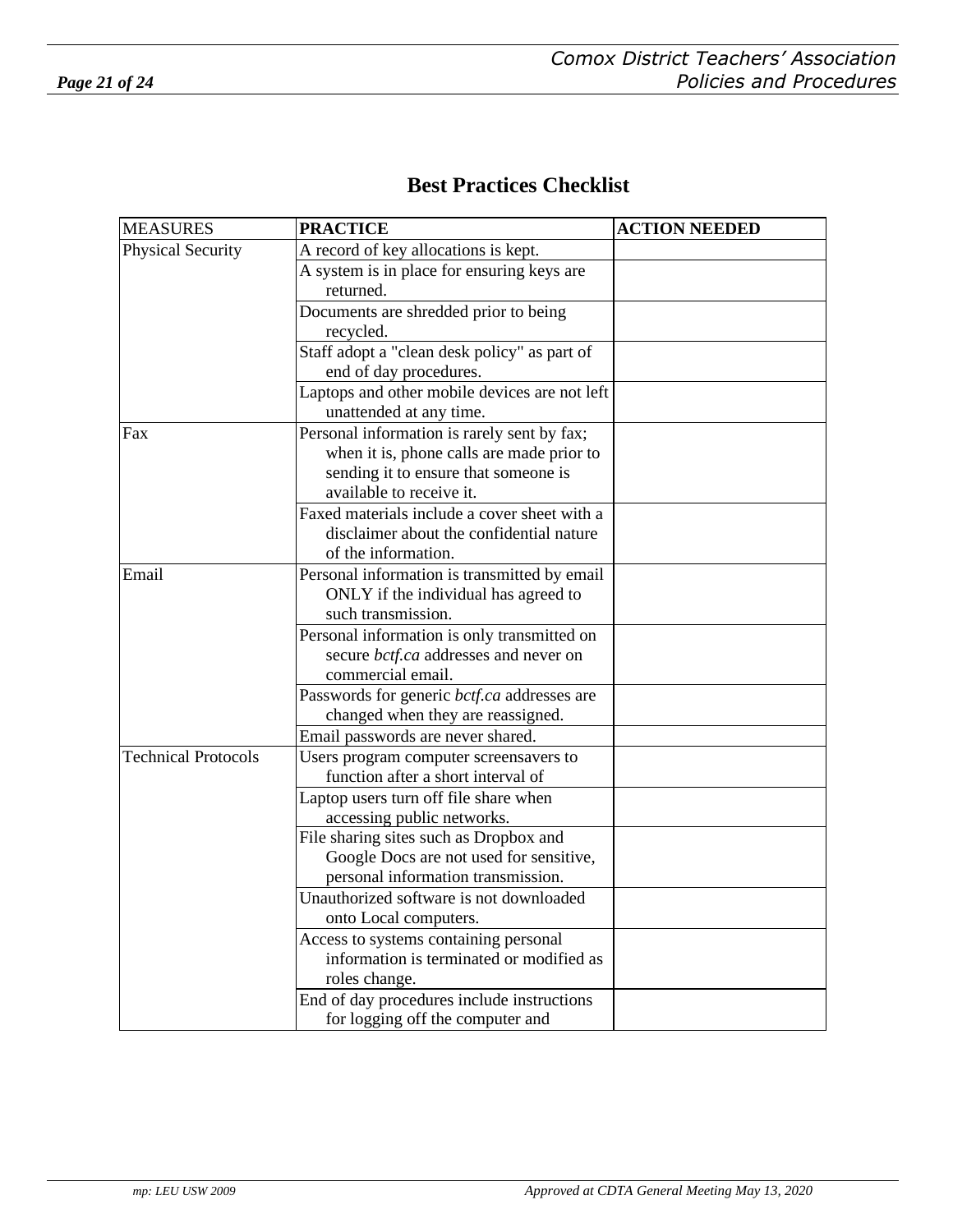# **Safeguards Checklist**

| <b>MEASURES</b>              | <b>ISSUES</b>                                                                                                                       | <b>ACTION NEEDED</b> |
|------------------------------|-------------------------------------------------------------------------------------------------------------------------------------|----------------------|
| Physical<br><b>Measures</b>  | Entry to office is secure.                                                                                                          |                      |
|                              | File cabinets have locks.                                                                                                           |                      |
|                              | Access to files within office / building is restricted.                                                                             |                      |
|                              | The office is equipped with a Crosshatch or<br>microcut shredder.                                                                   |                      |
|                              | Computer monitors are positioned so that they are<br>not visible to visitors.                                                       |                      |
|                              | Computer hard drives are destroyed before being<br>discarded.                                                                       |                      |
|                              | External hard drives are secured.                                                                                                   |                      |
| Administrative<br>Measures   | Local officers, volunteers, and staff are trained and<br>understand the local's obligations under PIPA.                             |                      |
|                              | Local officers, volunteers, and staff sign<br>confidentiality acknowledgments.                                                      |                      |
|                              | Access to personal information is provided on a<br>role-based model and on a "need-to-know"<br>basis.                               |                      |
| Technical<br><b>Measures</b> | Access to systems containing personal information<br>is role-based.                                                                 |                      |
|                              | Network access and computer access is password<br>protected; passwords are strong and regularly<br>changed.                         |                      |
|                              | Networks and computers arc secured, where<br>possible, through methods such as firewalls,<br>anti-virus protection, and encryption. |                      |
|                              | Hard drives on computers, photocopiers, fax<br>machines are wiped clean or physically<br>destroyed prior to being discarded.        |                      |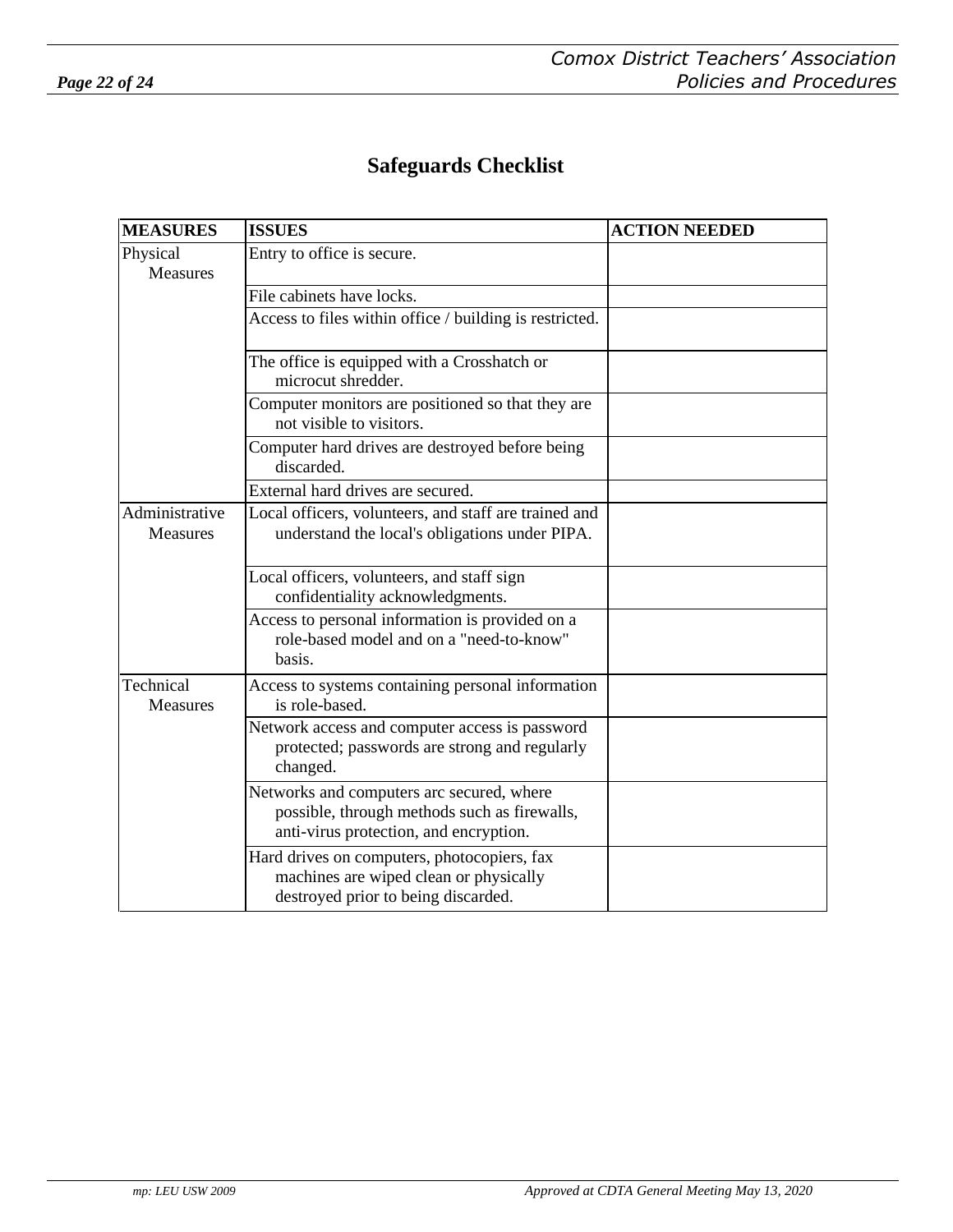| <b>CDTA Privacy Breach Protocol</b> |
|-------------------------------------|
|-------------------------------------|

| <b>STEPS</b>                          | <b>QUESTIONS</b>                                                                                                                           | <b>ACTIONS and CONSIDERATIONS</b>                                                                                                                                                                                                    |
|---------------------------------------|--------------------------------------------------------------------------------------------------------------------------------------------|--------------------------------------------------------------------------------------------------------------------------------------------------------------------------------------------------------------------------------------|
| Stop the breach                       | Is the breach the result of a<br>systemic issue?                                                                                           | e.g., misprogrammed fax number or incorrectly recorded<br>address—immediately correct this.                                                                                                                                          |
| Retrieve the<br>information           | Is an unauthorized<br>person/organization in<br>possession of the breached<br>information?                                                 | Make every effort to retrieve the information from the<br>person/organization; inform the person/organization of<br>their obligation under PIPA to ensure that no unauthorized<br>copy of the information has been stored or shared. |
| Review the breach<br>Review security  | How did it happen? Why did it<br>happen? When did it happen?<br>What security features were<br>in place? Which worked and<br>which didn't? | e.g., Human error, lack of training, system malfunction.<br>Determine if new security measures are needed.                                                                                                                           |
| Determine the extent<br>of the breach | Whose information was<br>compromised?                                                                                                      | Financial, medical, marital, professional, disciplinary, etc.                                                                                                                                                                        |
|                                       | What kind of information<br>was compromised?                                                                                               | Is it of low or high sensitivity?                                                                                                                                                                                                    |
|                                       | Were any identifying numbers<br>compromised?                                                                                               | SIN, Member ID, driver's licence, health care number, credit<br>card number, bank account, etc.                                                                                                                                      |
|                                       | What type of harm could result?                                                                                                            | Identity fraud? Harm to reputation.                                                                                                                                                                                                  |
| Whom to contact                       | Should the police be contacted?                                                                                                            | They will advise if and when the affected individual(s) should<br>be contacted.                                                                                                                                                      |
|                                       | Affected individuals<br>determine if<br>notification is<br>appropriate<br>if so, send letter                                               | Analyse the breach to determine if there is real risk of<br>significant harm. If so, notify the affected individual(s)—<br>subject to police advice, if applicable.                                                                  |
|                                       | The Privacy Commissioner                                                                                                                   | If no risk of significant harm, analyze the breach in terms of<br>member confidence, local reputation, and transparency.                                                                                                             |
|                                       | <b>Issuing Organizations</b>                                                                                                               | As above, if there is a real risk of significant harm to the<br>affected individual(s), you may want to contact the<br>Commissioner.                                                                                                 |
|                                       |                                                                                                                                            | Provide members with the names and contact information of<br>issuing organizations of breached information (e.g., Motor<br>Vehicle Branch if driver's licence lost).                                                                 |
|                                       |                                                                                                                                            | Equifax for credit rating if identity theft and/or financial<br>information is compromised.                                                                                                                                          |
| Document the breach                   |                                                                                                                                            | Maintain a file numbering system and keep all relevant<br>documents in it.                                                                                                                                                           |